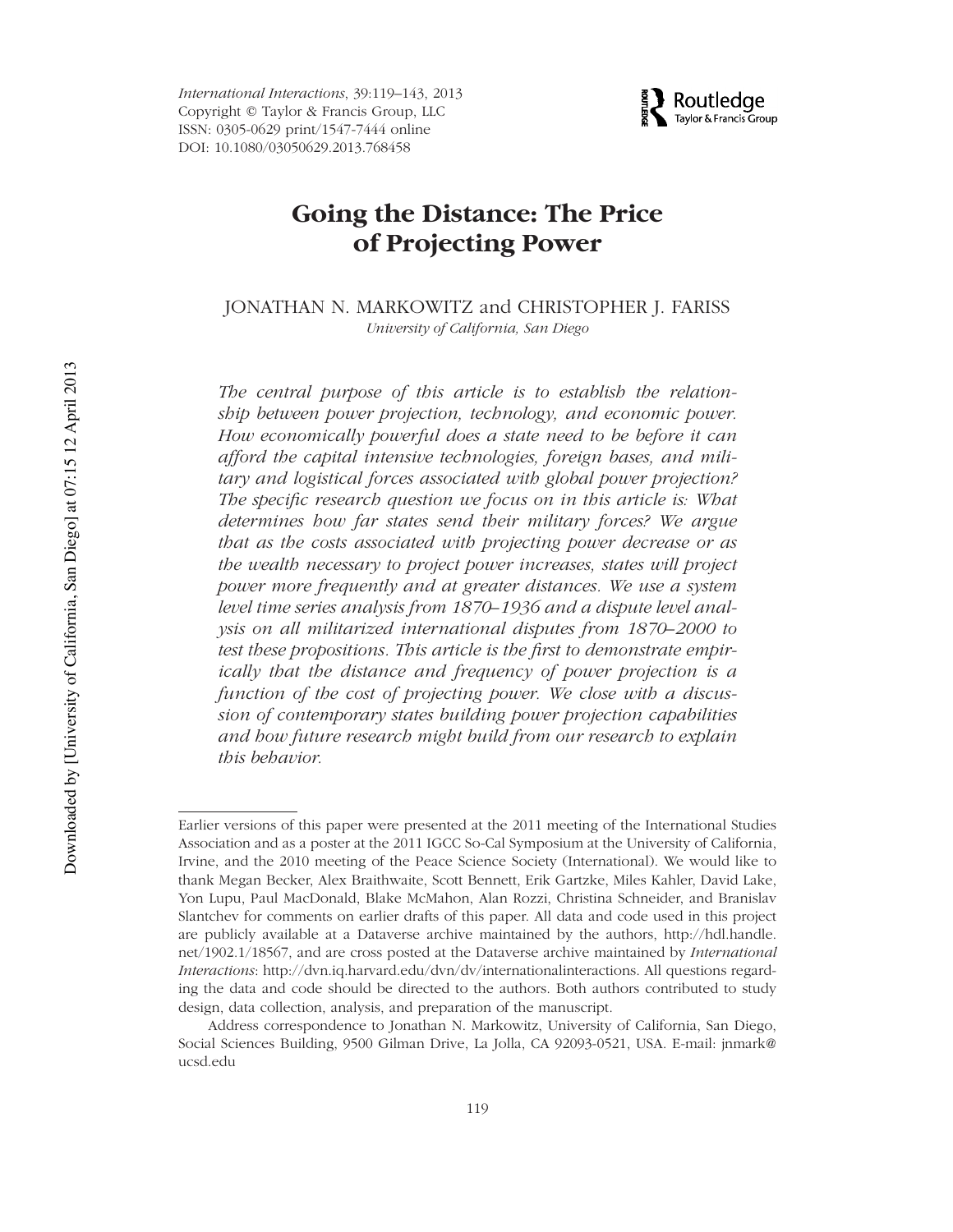*KEYWORDS distance, geography, loss of strength, militarized interstate disputes, power projection*

In the early twentieth century, a number of economically ascendant powers, including Germany, Japan, and the United States, plunged their newfound wealth into the construction and deployment of fleets of battleships, expeditionary forces, and distant bases. However, during the second half of the twentieth century most great powers abandoned the high seas and mothballed their battle fleets. At the dawn of the twenty-first century, we are witnessing a reversal of this trend: China, India, Brazil, and Russia, and a group of rising minor powers (such as South Korea, Norway, and Australia) have been modernizing by building submarines, warships, aircraft, and expeditionary forces. Why are these states building power projection capabilities again and how much of their behavior can be explained by their economic ascendance or technological innovation?

Conventional wisdom among realists and military historians is that the relationship between economic power and the development and deployment of military power is a tight one (Kennedy 1989; Mearsheimer 2001). These scholars contend that as states become economically powerful, they generally choose to build and project military power. But is this really true, and if so, how strong is the relationship between economic power and military power projection empirically? A second set of scholars argue that not just economic power, but technology and its effect on the cost of projecting power determines the distance and frequency with which states deploy military force (Bean 1973; Boulding 1962; Dudley 1991; Quester 1977). Our paper provides one of the first empirical analyses of how the cost of projecting power affects the distance over which states project power. The specific research question we focus on in this paper is *what determines how far states send their military forces?*

This question is important because it is impossible for actors to engage in interstate war, expansionist foreign policies, or the production and deployment of coercion without engaging in power projection. The ability to project power is therefore a necessary, but not sufficient condition for war, empire, and the establishment and governance of regional and global orders. In short, states cannot engage in war with other states without projecting power, and they cannot maintain global orders without the ability to project power.

We postulate that there are two principle mechanisms that reduce the cost of projecting power: (1) technological innovation reduces the cost of shipping force over distance; and (2) the relative economic scale and wealth of a state determines the degree to which they can leverage scale economies to reduce the cost of deploying force over distance. We test each of these propositions separately.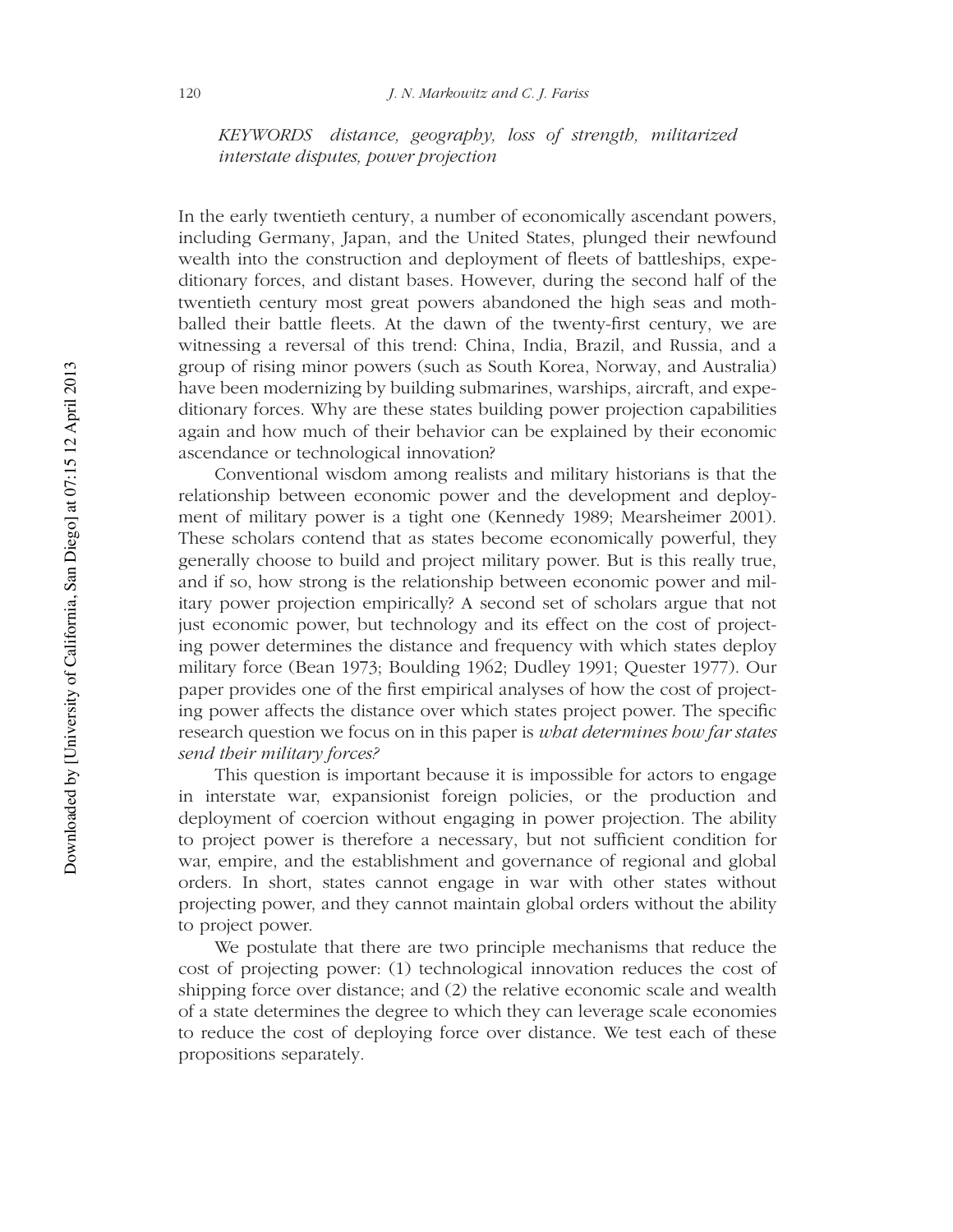#### *Going the Distance* 121

States face a variety of constraints in terms of their ability to project military force. The process of transporting, resupplying and maintaining soldiers far from home is enormously expensive. However, the distance at which states have projected military power has varied over time. Technological innovation has played a large role in terms of reducing the cost of transporting military forces over distance (Dudley 1991; Smil 2007). Innovations such as the steam engine and railroad greatly reduced the costs of transporting goods over land and sea. These technological innovations lowered the price of transporting military equipment, supplies and personnel, and thus decreased the cost of projecting power. We expect that when there is a decrease in the cost of projecting power, states will project military force greater distances from their capital. An observable implication of our theory is that the maximum distance at which states are involved in militarized interstate disputes (MIDs) will increase as the costs of projecting power decreases.

In the remainder of this paper we review the literature on power projection. We then outline a theory of power projection and distance. We then test hypotheses derived from the theory. The results suggest that states are sensitive to the cost of projecting power in terms of both distance and frequency. These findings have implications for both the shifting distribution of global power and the potential for new military technologies to alter the frequency and distance with which states project power. We end with discussion of the implications of our findings.

## PREVIOUS RESEARCH

The literature on interstate conflict has long recognized that conflicts cluster in geographic space (Aleprete and Hoffman 2012; Braithwaite 2006; Enterline 1998; Gleditsch 1995; Lemke 1995; Most and Starr 1980, 1989; O'Laughlin 1987; Siverson and Starr 1990; Starr 2002; Starr and Most 1976; Starr and Thomas 2005; Vasquez 1995). However, our theoretical focus and empirical analysis focuses on the ability of states to project power past shared borders and regional neighborhoods. The relative ability of states to project power determines which states can fight, acquire a sphere of influence and consequently compete over the leadership of a global or regional order. In short, the relative ability of states to project power has consequences for both who gets to rule, the level of hierarchy they choose to impose (Lake 1999, 2009) and how they decide to distribute scare resources such as land, labor, and capital.

The ability of states to project power determines in part both the size of states (Bean 1973; Dudley 1991; Lake and O'Mahony 2006), and the relative ability of states to govern and extract from those under their rule (Olson 1993; Olson 2000; Scott 2009). Just as the ability of government to project power within the states has affected the size of states and the consolidation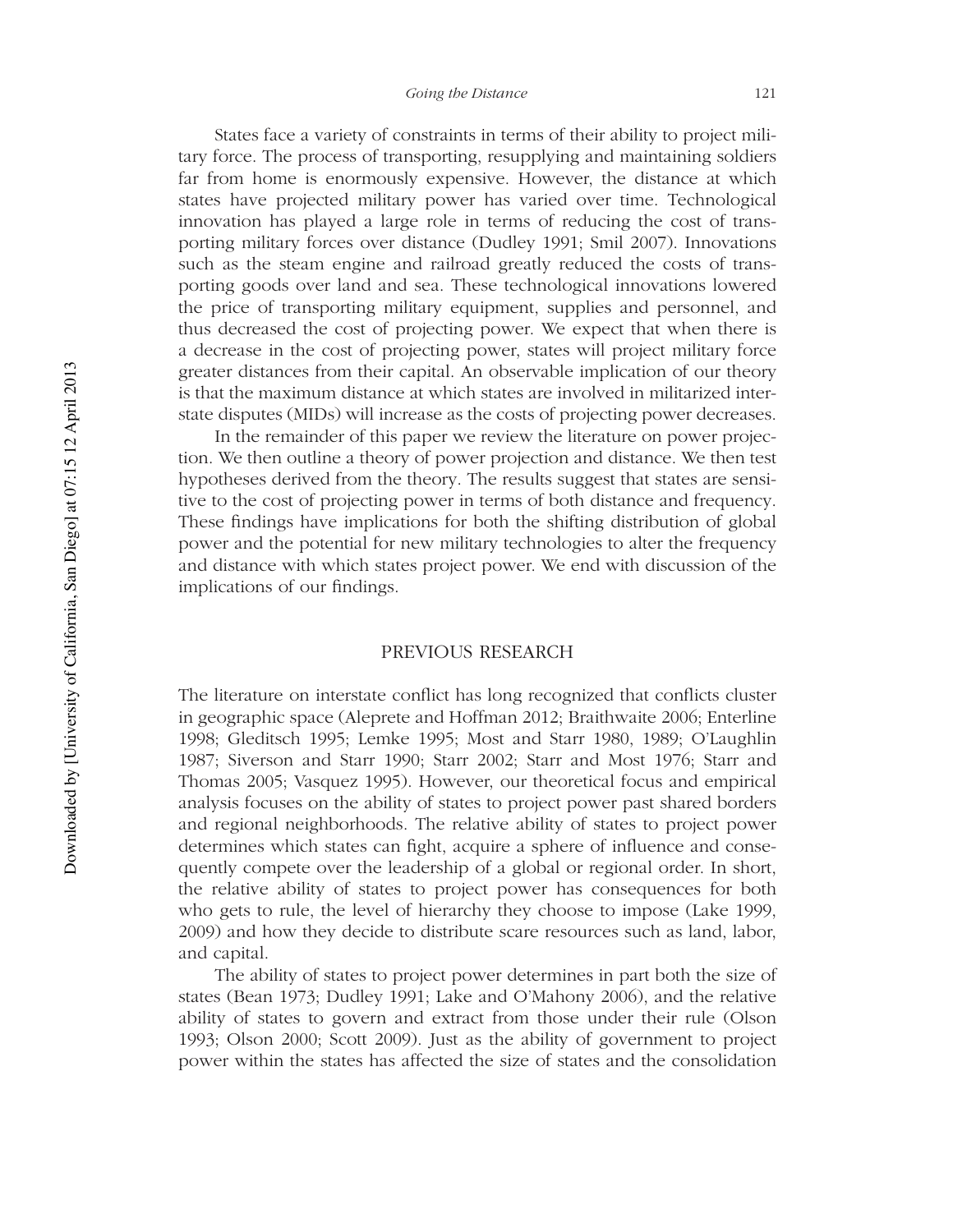of their rule, relative power projection capabilities also affects the size of a state's sphere of influence.

A state's ability to influence the terms of a bargain at or within its borders is largely a function of the total coercive power of the state. Powerful states can maintain their monopoly on the use of force, enforce their laws, control the exchange of commerce, tax their citizens, and defend their rule from internal and external challenges. However, the ability of a state to influence bargains over issues and individuals that are geographically distant from the origin of the state's power are constrained by the ability of such a state to project power. In sum, the hierarchal orders that states build are largely constructed upon a foundation of hard military power, the use of which is mediated by distance (Lake 1999, 2009).

Boulding (1962) argues that distance weakens power and models this tendency through the loss of strength gradient. As Buhaug and Gleditsch (2006:188) write, "Projecting force to distant parts of the world is much more costly than attacking one's neighbor." Distance, in effect, places a limit on power because it weakens the effect of power (Gartzke 2009; Mearsheimer 2001). All things equal, the further away a state wishes to project power, the weaker that state's power will become relative to its target. Because of the limiting role of distance on a state's power, states are most likely to fight wars with geographically proximate or contiguous states (Boulding 1962). However, more powerful states are able to traverse longer distances (Bueno de Mesquita 1981; Buhaug and Gleditsch 2006; Senese 2005). As the cost of projecting power decreases, states will be able to project power at greater distances thereby entering into a greater number of contests over governance with other states.

Posen (2003) discusses the role of contested zones in generating military competition and the potential for conflict. A contested zone is a geographic space in which political control is unclear because states' military reach overlap. It is "unclear" because more than one state possess the military capability to compete over the space and it is "unclear" which states possess sufficient capabilities or resolve to prevail in the advent of conflict. A zone is not contested if one state's relative power and resolve are so dominant that there is no uncertainty about who would prevail in a conflict. A decrease in the cost of projecting power increases the distance over which states can project power and reach one another, therefore increasing the number of potential contested zones. The greater the number of potential contested zones, the greater the opportunity for military competition. A reduction in the cost of projecting power means that states with opposing interests that previously could not reach one another, and therefore could not militarily compete, now can. For example, prior to the 1850s the United States and Japan could not reach one another militarily and therefore there were no contested zones between the two states. However, as both states became more powerful, and as the cost of projecting power decreased, each state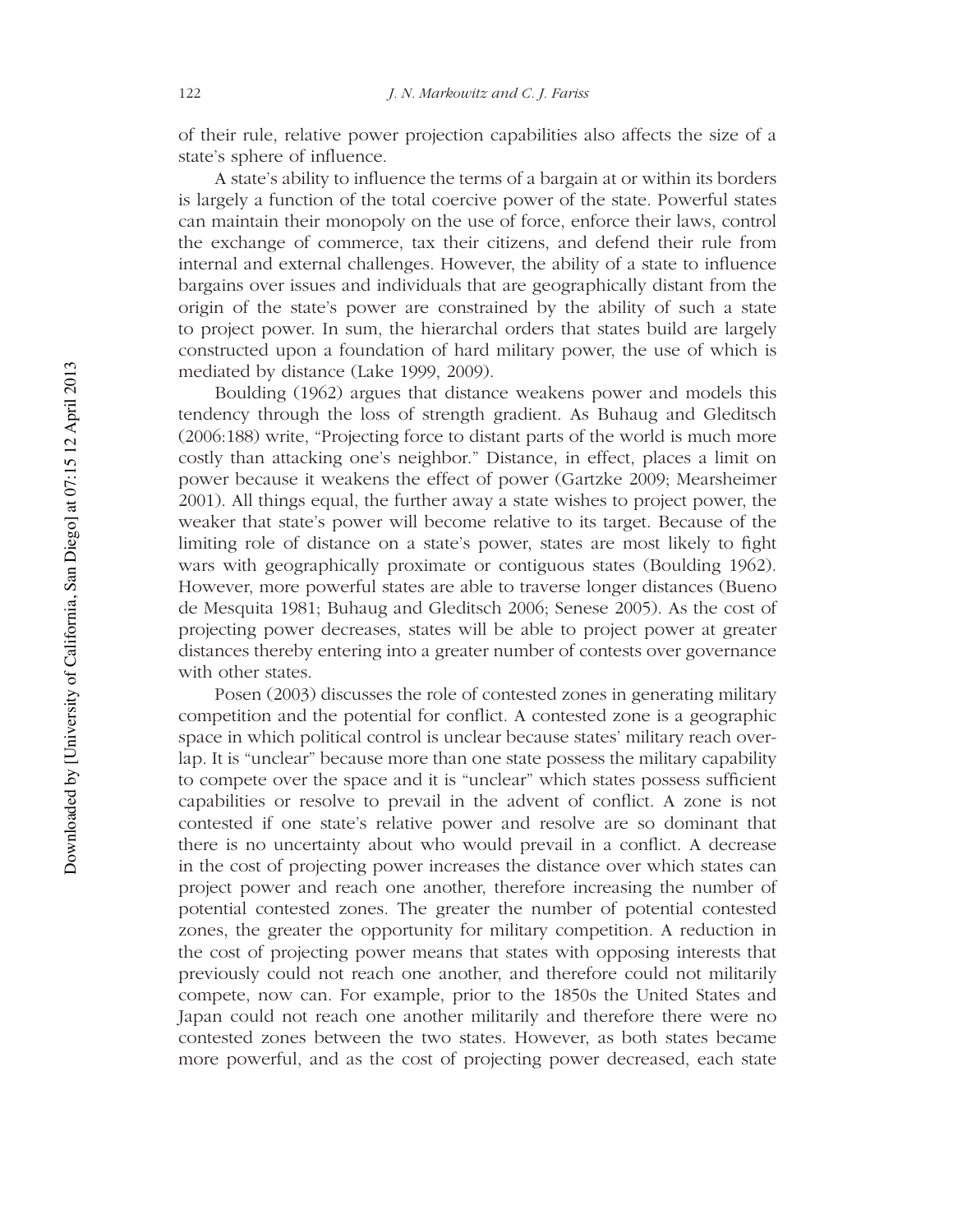could reach one another, and their opposing interests generated contested zones in the Asia Pacific. This in turn generated incentives to build stronger power projection capabilities to compete over the governance of these spaces.

#### DEFINITION OF POWER PROJECTION

We define power projection as the deployment of military force beyond one's own capital. In this sense nearly all states possess some ability to project power; however for most states that capability is extremely limited. We are principally interested in states that can project large amounts of military power globally. The more power a state has and the less that power decays over distance, the higher its power projection capability. Thus, there are two variables that interact to determine a state's ability to project power: the amount of power a state has, and the degree to which that power decays over distance. For the purposes of this paper we focus on the distance and frequency that states project power rather than the amount of power they can project over that distance.

It is only very recently that technological innovation has lowered the cost of power projection enough to allow states to fight, interact, and extend political order on a global level. Without the ability to transport forces over great distances, great powers would be confined to their own regions, and there would be no global system as we think of it today. As the cost of power projection has decreased, the world has become smaller, and a set of distant and separate international systems have been merged into a single global system.

This is not to say that distance is dead or does not matter (Buhaug and Gleditsch 2006). Russett and Oneal (2001:87) empirically demonstrate that in terms of who states fight "distance is the most important constraint." Even with modern technology, Mearsheimer (2001) argues that the cost of projecting power is so great the world's oceans insure that there can be no global hegemon. The literature acknowledges that distance constrains power, but what determines how much state power is restrained by distance?

A large part of what distinguishes a regional power from a superpower is the difference in power projection capability.<sup>1</sup> Strong power projection ability matters because it allows states to employ military force over long distances, and thus increases the number of states that a country can coerce, deter, attack or defend (Blechman and Kaplan 1978). States with a robust power projection capability can export security and this allows them to engage in a greater number of cooperative security relationships.<sup>2</sup> The ability to

<sup>1</sup>See Mearsheimer (2001:135) for a discussion.

<sup>&</sup>lt;sup>2</sup>See Lake (1999:280) for a discussion.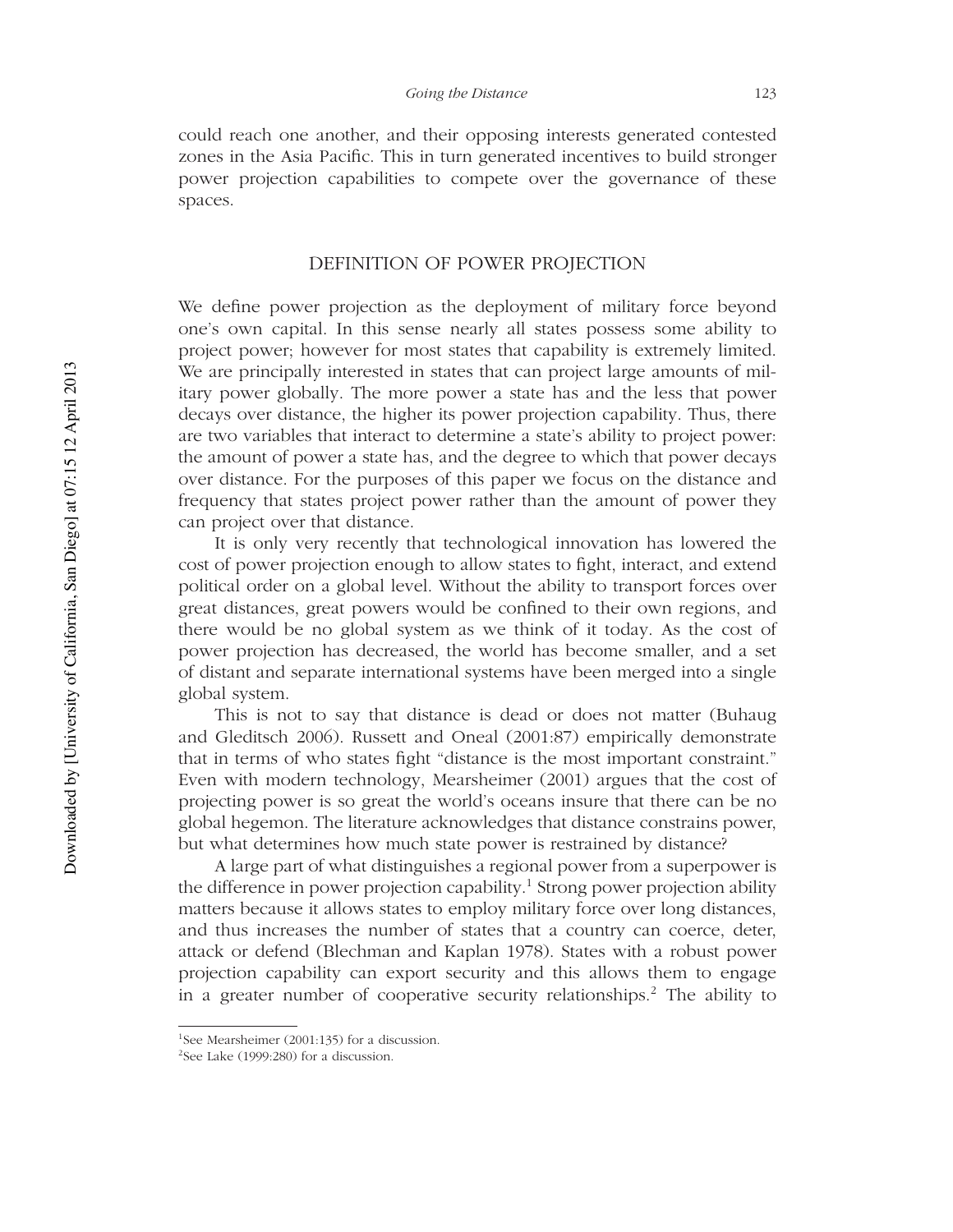project power allows states to reassure allies and deter potential adversaries.<sup>3</sup> For example, states can deploy military forces to more distant regions to demonstrate resolve, and this allows them to enhance the credibility of their deterrent or coercive threats (Huth and Russett 1984; Russett and Oneal 2001). The further a state can project military power, and the more precise, discriminate, and destructive that force is, the more influence a state will have over international actors, and thus on the international system itself (Mahan 1890, Modelski 1987, Modelski and Thompson 1988, Posen 2003). In sum, power projection is a tool states use to exercise influence over the distribution of resources in the international system.

# HOW TECHNOLOGICAL INNOVATION LOWERS THE COST OF PROJECTING POWER

When projecting power, states seek to increase their capabilities and lower their costs (Pugh 1986). At its core, this is a logistics problem that states have attempted to solve through technological innovation. Bean (1973) argues that shifts in technology alter technological economies of scale, which determine whether states contract or expand. Dudley (1991), (borrowing heavily from Bean (1973)) contends that state size and capacity to extract taxes are a function of the price of controlling territory. For states, the price of controlling territory is determined by the degree to which technology and innovation favor military scale economies.

Certain technologies and innovations instead reduce scale economies and make it more expensive for states to control territory. States that can utilize technological scale economies with regard to transportation, weapons, logistics, and communications should be able to project power greater distances. Technology is relevant to our theory because it helps determine the cost of projecting power. When technology lowers the cost of projecting power, we should observe states projecting military force with higher frequency and at greater distances. This is important because it not only affects how far a state can project power, but whether it can project power cheaply enough such that the benefits outweigh the costs.

## THE RELATIONSHIP BETWEEN POWER PROJECTION AND WAR

Increased interaction between states, a rise in the number of security  $commitments<sup>4</sup>$  of powerful states, and greater uncertainty about relative

<sup>3</sup>See Blechman and Kaplan (1978:8) for a discussion.

<sup>4</sup>Assuming that the returns for security cooperation are constant, a decrease in the cost of power projection should result in an increase in the number of cooperative security arrangements. See Lake (1999:281) for further discussion.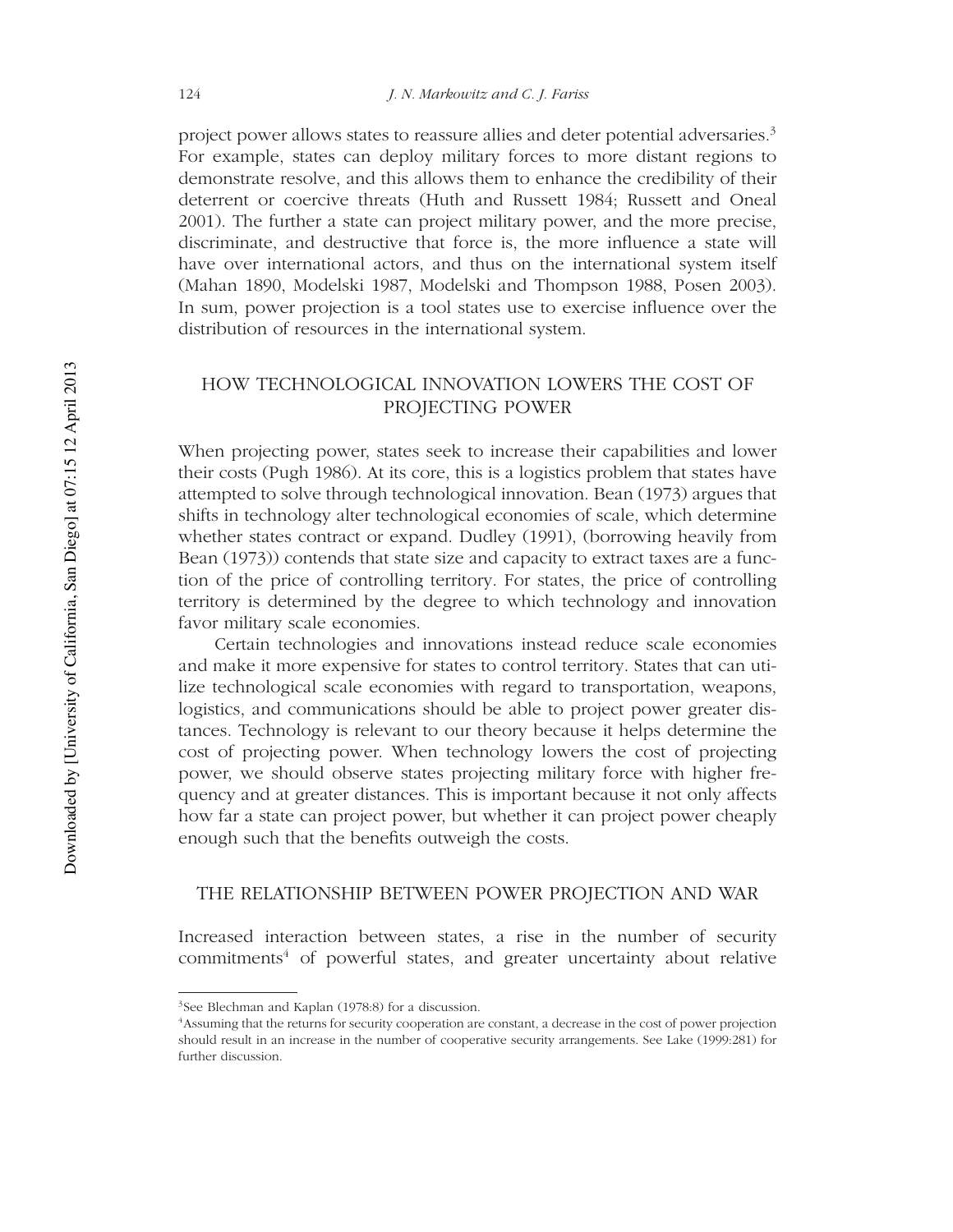resolve and capability will all make war more likely to occur at greater distances. As states project farther from their home, the number of state interactions will increase.<sup>5</sup> An increase in the number of interactions between states means that opportunities for conflict will be greater (Most and Starr 1980; Most and Starr 1989; Siverson and Starr 1990; Starr and Most 1976). In other words, states are more likely to fight states that they interact with more frequently (Gartzke 2009; Gartzke and Rohner 2011; Hegre 2008). Therefore, as the ability of states to project power over distance increases, their interaction with distant states should also increase, thus heightening the probability of conflict with these states.

The greater distance that states fight from home, the smaller fraction of their total capability they can bring to bear. This leads to greater uncertainty about the capability and resolve (Gartzke 2009). Greater uncertainty about the projecting state's resolve and capabilities would explain why states are more likely to fight far from home, and why they are more likely to defeat local forces (Bueno de Mesquita 1981; Gartzke 2009). States that are proximate have greater information about whether a state will fight and if they will prevail. In contrast, distant states are more likely to underestimate the capabilities or resolve of the projecting state and fight a war for which they are overmatched.

# A THEORY OF POWER PROJECTION

Like many authors before us (Lake 1992; Olson 1993; Olson 2000; Tilly 1992; Tullokc 1980), we define rents as the extraction of wealth through limiting economic competition by governments. We assume that states are unitary, rent-seeking actors, and that rents are geographically distributed. State efforts to secure external rents, those not obtainable within the territorial boundaries of the state, are a function of the costs and benefits of extracting internal versus external rents.<sup>6</sup> In seeking such payoffs, states are sensitive to the cost of procuring them, which is partially a function of the costs of investment at home compared with the costs of seeking them abroad. A state can therefore choose to obtain such rents by force, coercion or the voluntary exchange of security for political influence globally (Lake 1992) just as it can do so domestically (Olson 1993; Olson 2000). The state, in our theoretical framework, is therefore analogous to the firm in its expansionistic behavior.

Both states and firms seek profits. However, states primarily do so through seeking rents.7 At each step of expansion, both firms and states

<sup>&</sup>lt;sup>5</sup>See Farewell (1972:XVII) for further discussion.

<sup>6</sup>We define internal rents as garnered from inside the state; external rents are rents extracted from outside the border of the state.

<sup>7</sup>This is not to say firms do not seek rents, but that rent-seeking is a primary method of generating profits for states.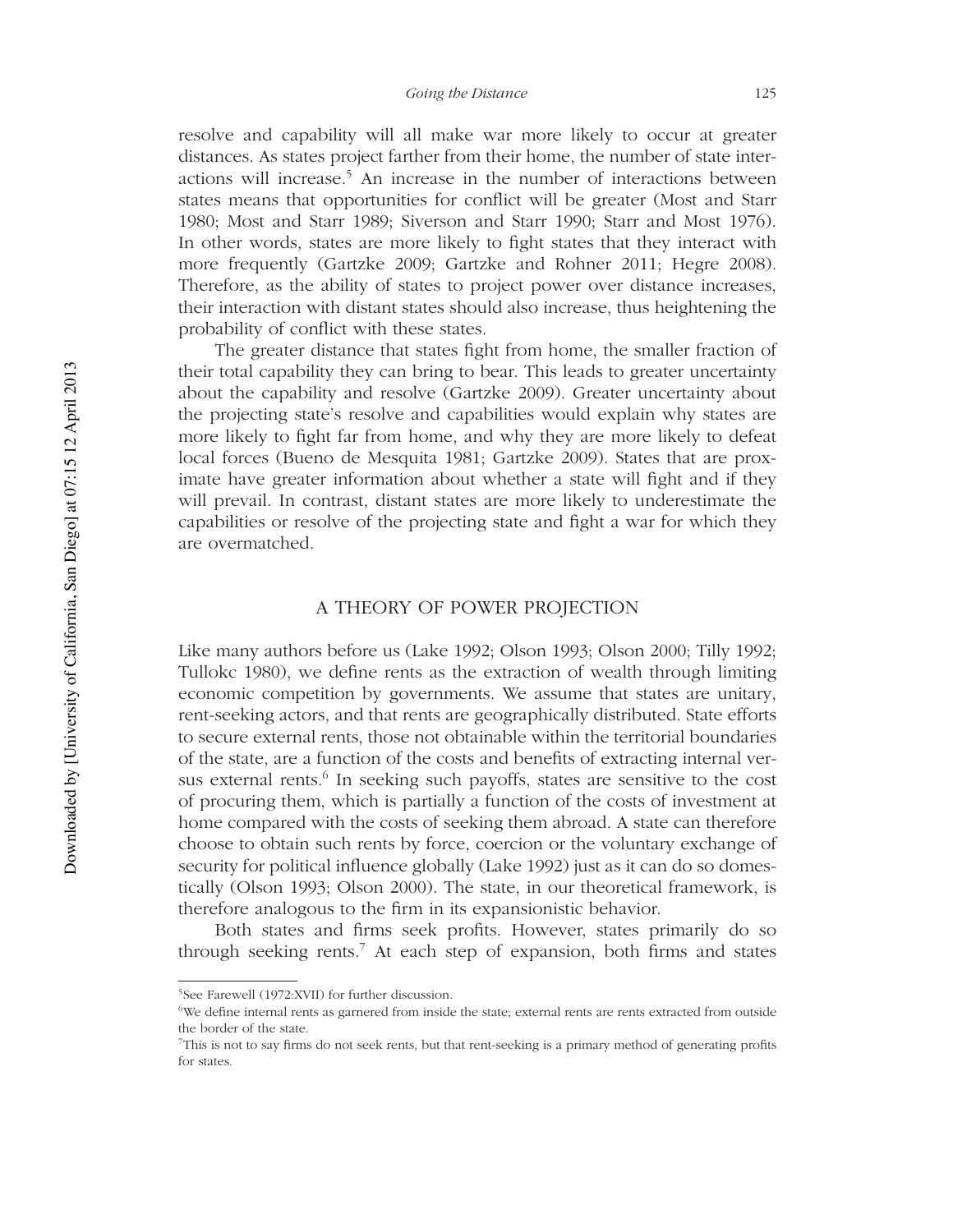make a calculation as to whether local investment or foreign investment will net a higher return. States, like firms, invest globally (externally), when the expected gains per unit expended for external rents exceed the expected per unit benefit gained from internal rents. States project power at greater distances when the cost of obtaining additional rents internally is greater than the costs of extracting rents externally. States may obtain rents using coercion but this is not necessary for power projection to occur. States, such as the United States, project power for a variety of security related reasons such as the protection of sea lanes (Posen 2003), and the defense of allies (Blechman and Kaplan 1978; Meernik 1994; Meernik 2008). Such power projection behavior does not directly lead to the use of force or breakdowns in bargaining with other states. However, power projection does lead to more interactions that in turn can end in such breakdowns.

Following Lake (2009), we suggest that states have a variety of means with which to secure goods abroad. The use of force is just one policy tool that can be used for this purpose. Critically, however, states project more power at greater distances as the cost of projecting power decreases through either technological innovation, or an increase in the relative ability of states to afford power projection capacity. Therefore, wealthier states, or states with greater levels of technological sophistication project power at greater distances.

As the cost of projecting power decreases, states project power at greater distances and the number of state-by-state interactions necessarily increases. It is therefore a consequence of this increase in the number of interactions that, given random breakdowns in bargaining because of information asymmetries, more interactions will lead to more bargaining failure and therefore more conflict (Fearon 1995; Gartzke 1999). In other words, states project power in order to increase their bargaining leverage with other states but sometimes conflicts still occur. Conversely, states that do not have the opportunity to interact also do not have the opportunity to behave coercively toward one another (Most and Starr 1989; Siverson and Starr 1990). An implication of the theory is that as the cost of projecting power declines, states will project power at greater distances from their capitals. If this relationship between the cost of power projection, and the distance at which states project power is true, we should be able to observe states engaging in MIDs at greater distances from their capitals because of the increasing number of coercive interactions and the possibility of bargaining failure. This logic leads to the derivation of several hypotheses:

- H1: *As the cost of projecting power decreases, the system will experience an increase in the number of militarized interstate state disputes*, ceteris paribus.
- H2: *As the cost of projecting power decreases, the system will experience an increase in the number of militarized interstate state disputes at greater distances from their capital*, ceteris paribus.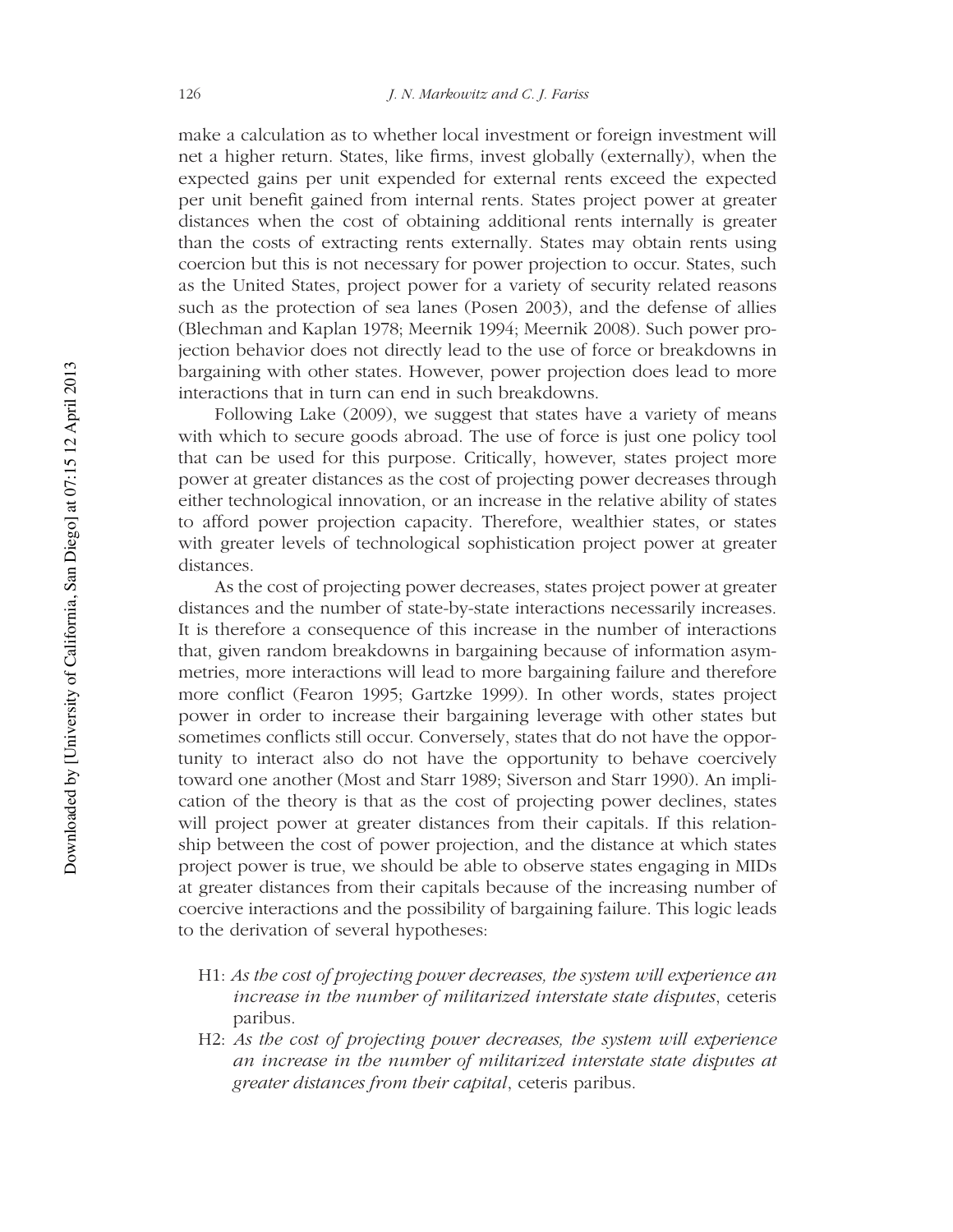H3: *States with greater relative economic resources will participate in MIDs at greater distances from their capital than states with less economic resources*, ceteris paribus.

## RESEARCH DESIGN

Our research design allows us to examine the effect of a decrease in cost of projecting power on the likelihood of states engaging in Militarized Interstate Disputes at greater distances from their capitals over time. We test H1 and H2 by conducting a time-series analysis of the international system from 1870–1936. We examine this time period because the paucity of airpower prevents distortion of the measure of transportation costs, and because of the availability of data for the independent variables. The unit of analysis is the system-year from 1870–1936. The dependent variable is the number of MIDs that occurred within the system-year at a distance greater than some specified value of distance. We restrict the analysis to MIDs with a hostility level greater than or equal to 4, which means that at least one of the states in the conflict dyad used military force, thus ensuring that we are only measuring instances in which military forces are deployed.<sup>8</sup>

We operationalize the distance variable as the geocoded distance from the projecting state capital *i* to the location of the MID *j*. The projecting state is coded as the state that is fighting at the greatest distance from their capital. We construct this measure using the longitude and latitude coordinates from the MIDLOC v1.0 dataset (Braithwaite 2010, 2013) and the longitude and latitude coordinates for each state's capital city from the Distance Between Capitals dataset (Gleditsch 2013; Gleditsch and Ward 2001). The MIDLOC dataset includes latitude and longitude coordinates for the location of each MID from 1816–2001. We measure the distance between the location of the MID and the location of each participant state's capital location using data on the latitude and longitude coordinates of the states' capitals; thus, for each dyad, two distance measures are created. We calculate the distance using the following equation:

$$
D_{ij} = a\cos(\sin(\theta t_i)^* \sin(\theta t_j) + \cos(\theta t_i)^* \cos(\theta t_j)^* \cos(\theta t_i - \theta t_j))^* r \quad (1)
$$

Where  $D_{ij}$  is the distance between state *i*'s capital and *j* the location of the MID.  $lat_i$ ,  $lat_i$ ,  $lon_i$ ,  $lon_j$ , are the latitude and longitude locations for state *i* and militarized interstate dispute *j*. The variable *r* is the radius of the earth in kilometers, which is approximately 6378.7km.

<sup>&</sup>lt;sup>8</sup>We selected this subset of cases to gain a more accurate measure of whether a state had actually projected military power. At lower levels of hostility, such as 3 or below, states can simply make a show of force, or threaten to use force and therefore might not actually be projecting power.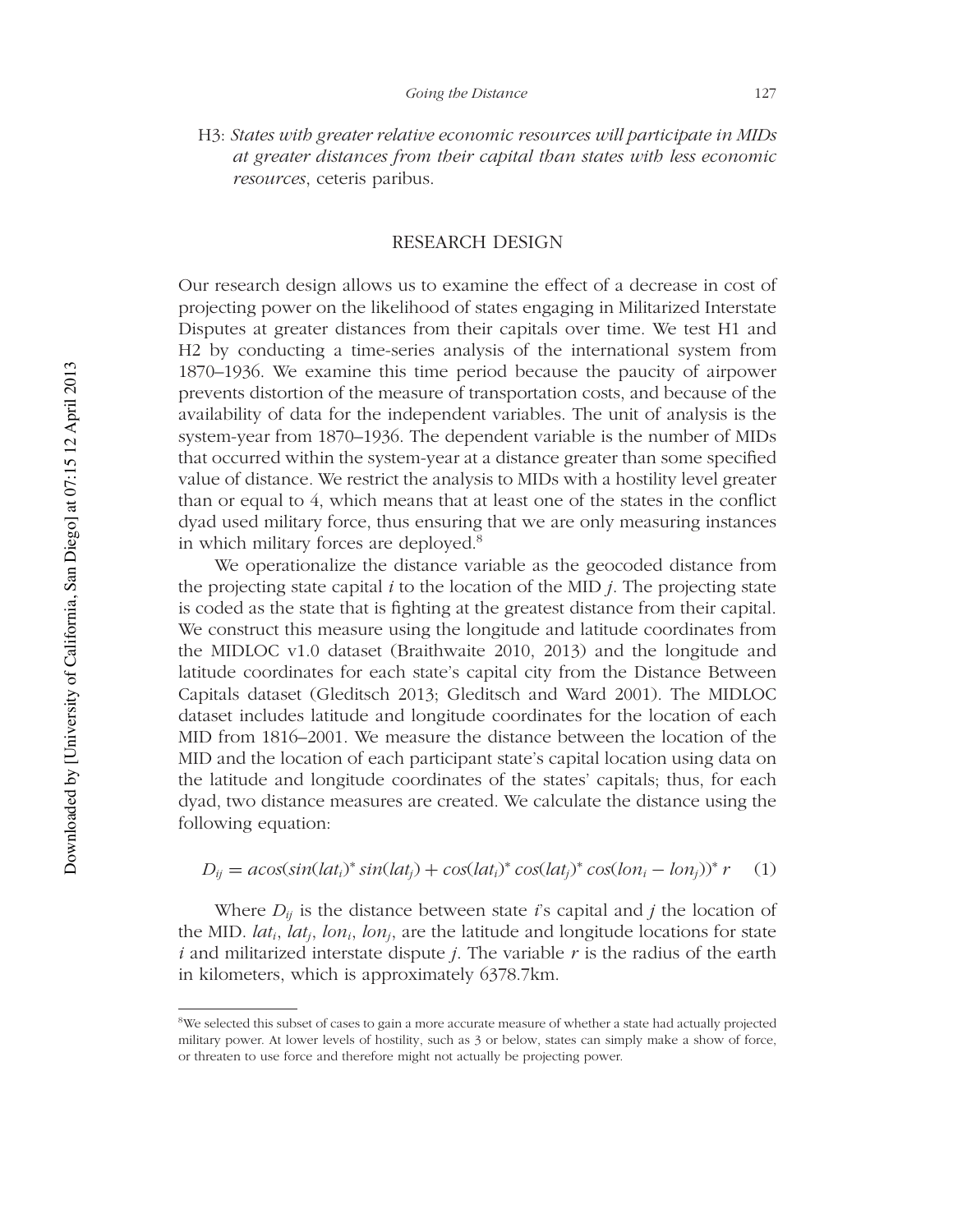By definition MIDs occur between two states. We therefore measure the distance between the capitals of both states and the MID, and take the longer of the two distances. It is this number that is recorded for the distance of the MID. Conflicts are assigned to a distance cohort based on the state that traveled the greatest distance from its capital to engage in the MID.9 MIDs are placed in distance cohorts with cutoffs above 1000km, 2000km, 3000km, 4000km and 5000km. For example, all MIDs occurring at less than 1000km are removed from the greater than 1,000km distance cohort. Note also that the distribution of MIDs within the international system varies over time; however, the general trend appears to be positive, while the cost of shipping is in decline (see Figure 1). Disaggregating the data into distance cohorts allows for a comparison of the effect of transportation costs on the number of MIDs occurring in each of the distance cohorts.

To test H3 we estimate a continuous dependent variable that measures the natural log of the distance between the projecting state's capital and the location of the MID to which the state projects power. Our sample for this test are all MIDs from 1870 to 2000. We use the same equation defined above to calculate this distance.

#### Independent Variables

For H1 and H2, cost of power projection is the main explanatory variable. We construct the measures of the cost of power projection as a proxy variable that measures global shipping rates over time. Data on the costs of shipping are drawn from Lake (1999). We use two measures in the tests below, both of which represent the cost to shipping goods within the international economy over the period of our study. First, the cost of shipping is defined by tramp shipping rates, and is constructed using an index from 1870–1936. This measure represents the cost of shipping goods across the Atlantic. We use this measure because a large portion of the cost of power projection is shipping military equipment, supplies and personnel over water. The cost of shipping is generally decreasing with the exception of the period during World War I. Second, we use the cost of shipping by Rail in Great Britain, which again is taken from Lake (1999). Rail Costs is a price series based on receipts per passenger mile traveled on all railways in Great Britain, in constant pounds.

<sup>9</sup>Note that our objective is to measure whether a state projects power past a given distance threshold, not whether states initiate a MID at a certain distance. Consider for example, the United States, which might project power 8,000 miles to the Taiwan Straights, but if the Chinese initiate the MID, then they would be coded as the aggressor. We are more interested in capturing the fact that the United States projected military power 8,000 miles rather than the fact that once the United States carriers were there, a MID was initiated by China. Who initiates the MID is often the result of chance or error (Gartzke 1999), whereas the decision to project force is a more deliberate choice. For this reason, and because we are trying to capture the decision to deploy military force over distance, we code the state that projected the greatest distance as the projecting state.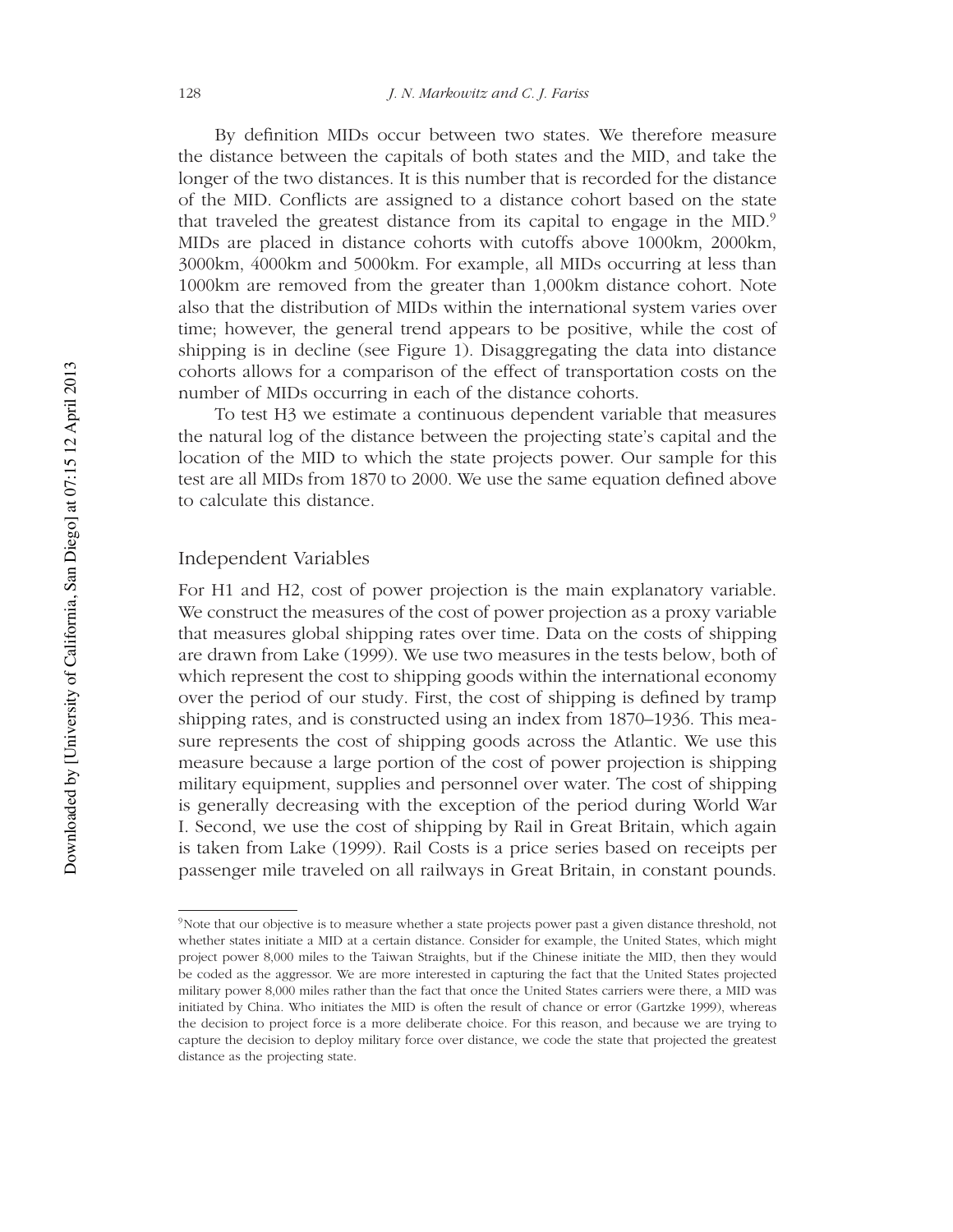

**FIGURE 1** The count of militarized interstate disputes in the system each year from 1870–1936 (Maoz 2012). Tramp shipping is an index of shipping rates,  $1869 = $100$  (Lake 2009). Rail costs is a price series based on receipts per passenger mile traveled on all railways in Great Britain, in constant pounds (Lake 2009).

Rail costs are a proxy for the more general trend in transportation costs over the study period. These variables represent the best proxy for global shipping rates during this time period because they each capture yearly changes in this cost and are taken from Great Britain, which was highly integrated in the global economy during this period. For this reason as well, these measures are conservative given that shipping costs are likely lower for Great Britain, a state with a large, technology advanced fleet, than the average global shipping cost. It is reasonable to suggest that governments may be able to pay a somewhat lower price than the market rates for shipping, however it is unlikely that the price that governments pay to ship goods will have no relationship to the market cost. Therefore, these measures are likely less than the true shipping rate and also are likely to fluctuate less than the "true" global rate of shipping during this period. This downward bias should reduce the effect of these shipping variables on the frequency of global MIDs.10

<sup>&</sup>lt;sup>10</sup>In future research, we develop a measurement model that estimates the "true" value of global shipping using computational measurement tools developed for comparative and international relations research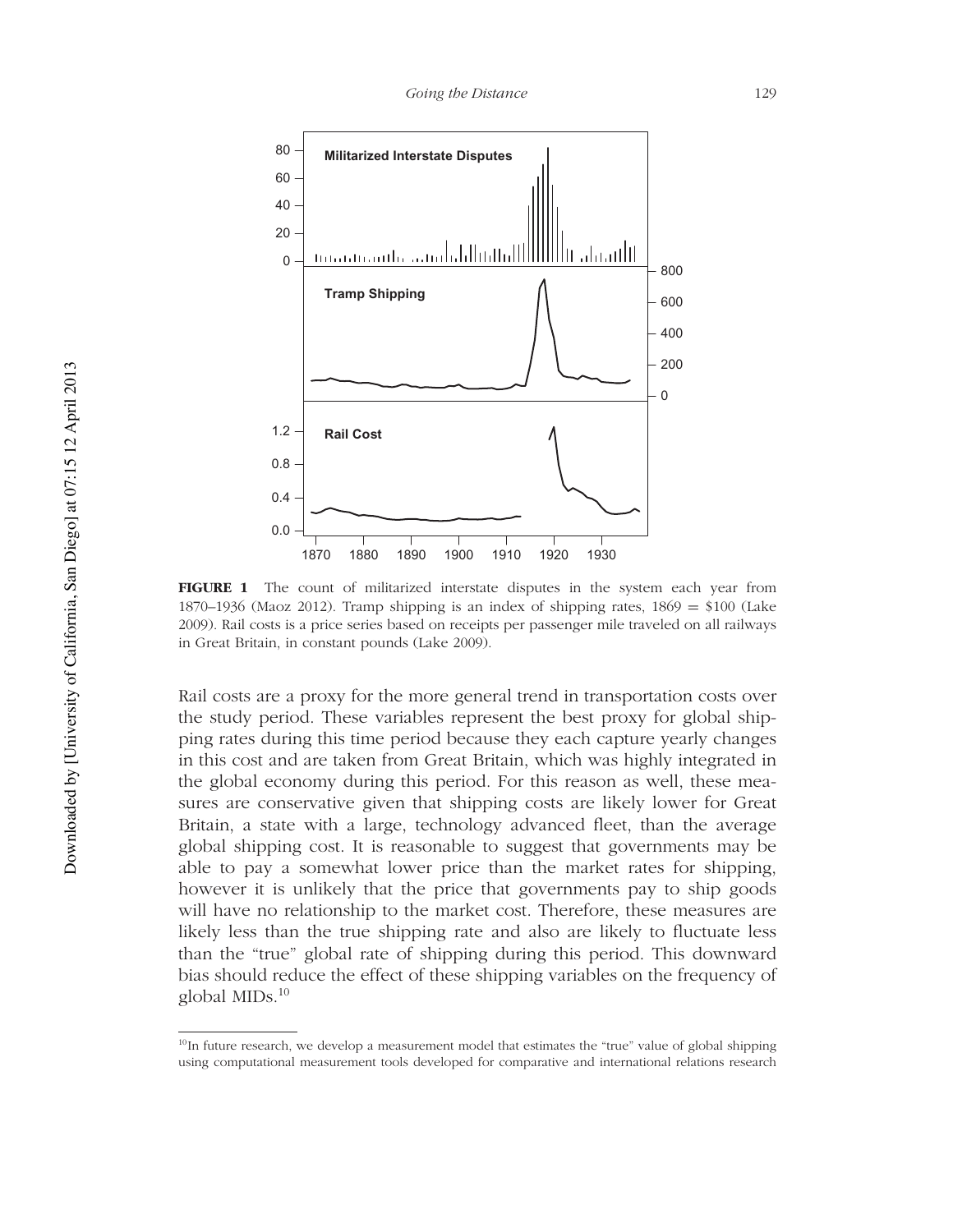In order to control for the effect of industrialization, we borrow a measure from Lake (1999) that takes into account the level of industrialization. Industrialization is measured using energy usage per capita in the United Kingdom. Lake (1999) draws energy usage and population data from National Capabilities Dataset (Singer 1987).

Note that each of these variables enter the statistical models described below lagged one year in order to avoid issues of temporal causation. Also, a one-year lag of the dependent count variable enters each of the count models to control for the possibility that militarized interstate disputes that occur in year *t-1* will affect the likelihood of another militarized interstate dispute in year  $t$ .<sup>11</sup> Finally, we also control for system attributes that might be associated with conflict. First, we control for the number of states in each year of the system using the state list from the Correlates of War and second, the proportion of democratic states in each system year based on the number of states with a polity score greater than 7 as a fraction of the total number of states (Marshall, Jaggers, and Gurr 2010).

To test H3 the main explanatory variable is the natural log of Gross Domestic Product (GDP) produced in the power projecting state (that is, state *a*). We also control for the natural log of GDP in the target state (that is, state *b*), the CINC score in both the projecting state *a* and the target state *b*, the polity score of state *a* and target state *b* and the number of states in the system. (GDP data were drawn from two sources: Madison [2012] for the model in Table 6a and Gleditsch [2002] for the model in Table 6b.)

## Model Specification

To test H1 and H2, we use a negative binomial regression (H1: the frequency of MIDs occurring in a system year and H2: the frequency of MIDS occurring in a system year greater than a set distance). See King (1989) for a discussion of this choice in estimators for event data in international relations.

To test H3 we estimate a generalized estimation equation (GEE) on the dependent variable that measures the natural log of the distance between the projecting state's capital and the location of the MID for all MIDs. The GEE estimator accounts for multiple observations of the same dyad in the sample (Zorn 2001). A lagged dependent variable does not enter the equation since the model is estimated from independent MIDs and not time-series or panel data. Note that we estimated the GEE model with the errors clustered

<sup>(</sup>Fariss and Schnakenberg 2013; Schnakenberg and Fariss 2012; Treier and Jackman 2008). This research builds on insights from historical research on the development of diesel engines and gas turbines periods Smil (2007).

<sup>&</sup>lt;sup>11</sup>Note that the shipping data from Lake (1999) begin in 1869 but the system level tests begin with the year 1870 because of the inclusion of lagged values of these variables.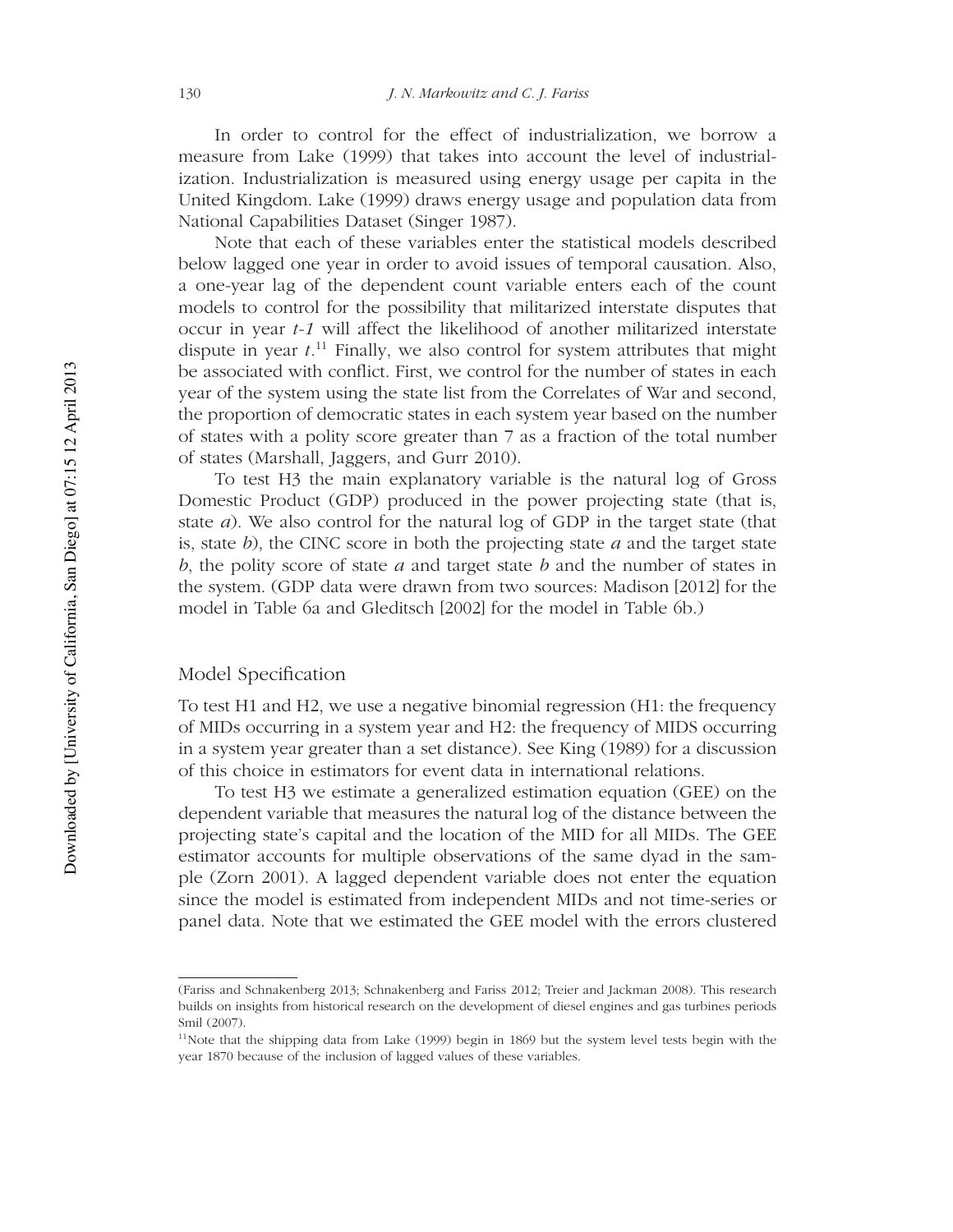both around dispute-dyad and around the power projecting state. We report results only for the former specification but the results are robust to the latter.

As a an additional robustness test we also restrict the analysis to MIDs that do not occur between contiguous states. We report the results for the full set of MIDs because we believe that amassing power and projecting it through large domestic territories follows the logic of our argument. Ultimately however the results are similar in both sets of models. All of the analyses reported here were conducted in R (R 2012). The code and data are publicly available at a Dataverse archive (see the first note above).

## RESULTS

## System Level Analysis (H1 and H2)

Table 1 displays results from a negative binomial regression of the number of MIDs that occur within the international system each year using the two different variables measuring global shipping rates. We use the negative binomial regression model since it relaxes the assumption made by the Poisson estimator that the mean and variance of the count variable are equal (King 1989).

We now report the substantive effects of an increase in shipping costs. A change from one standard deviation below the mean value of the Tramp value (\$49.80) to one standard deviation above the mean (\$163.60) changes the expected number of militarized interstates disputes from 12.1 [8.7, 16.4] to 4.4 [3.4, 5.5]. We find a similar substantive effect for Rail Cost shipping.

|                             | Estimate  | Std. Error | t value | Pr(> t ) |
|-----------------------------|-----------|------------|---------|----------|
| Model a: Tramp Shipping     |           |            |         |          |
| Intercept                   | 4.2152    | 1.4841     | 2.84    | 0.0061   |
| $MID_{t-1}$                 | 0.0635    | 0.0080     | 7.96    | 0.0000   |
| In Tramp Shipping $_{t-1}$  | $-0.8494$ | 0.1848     | $-4.60$ | 0.0000   |
| Industrialization $_{t-1}$  | $-0.0276$ | 0.3221     | $-0.09$ | 0.9321   |
| State Count in System       | 0.0163    | 0.0175     | 0.93    | 0.3547   |
| Percent Democracy in System | 1.1391    | 3.3335     | 0.34    | 0.7337   |
| Model b: Rail Cost          |           |            |         |          |
| (Intercept)                 | 0.8483    | 1.2253     | 0.69    | 0.4916   |
| <b>MID</b>                  | 0.0711    | 0.0140     | 5.07    | 0.0000   |
| Rail $Cost_{t-1}$           | $-2.0593$ | 0.8784     | $-2.34$ | 0.0226   |
| Industrialization $_{t-1}$  | 0.0144    | 0.3184     | 0.05    | 0.9642   |
| State Count in System       | 0.0039    | 0.0186     | 0.21    | 0.8324   |
| Percent Democracy in System | 3.7748    | 4.0925     | 0.92    | 0.3602   |

**TABLE 1** Negative Binomial Regression of All MIDs

*Note*. Negative binomial regression of the number of militarized interstate disputes (MID<sub>t</sub>) in the international system from 1870–1936 (Maoz 2012). The shipping variables used in models *a* and *b* are taken from Lake (2009). The dependent variable includes all MIDs that occur within the international system each year and thus captures the frequency of the events as a function of global shipping costs.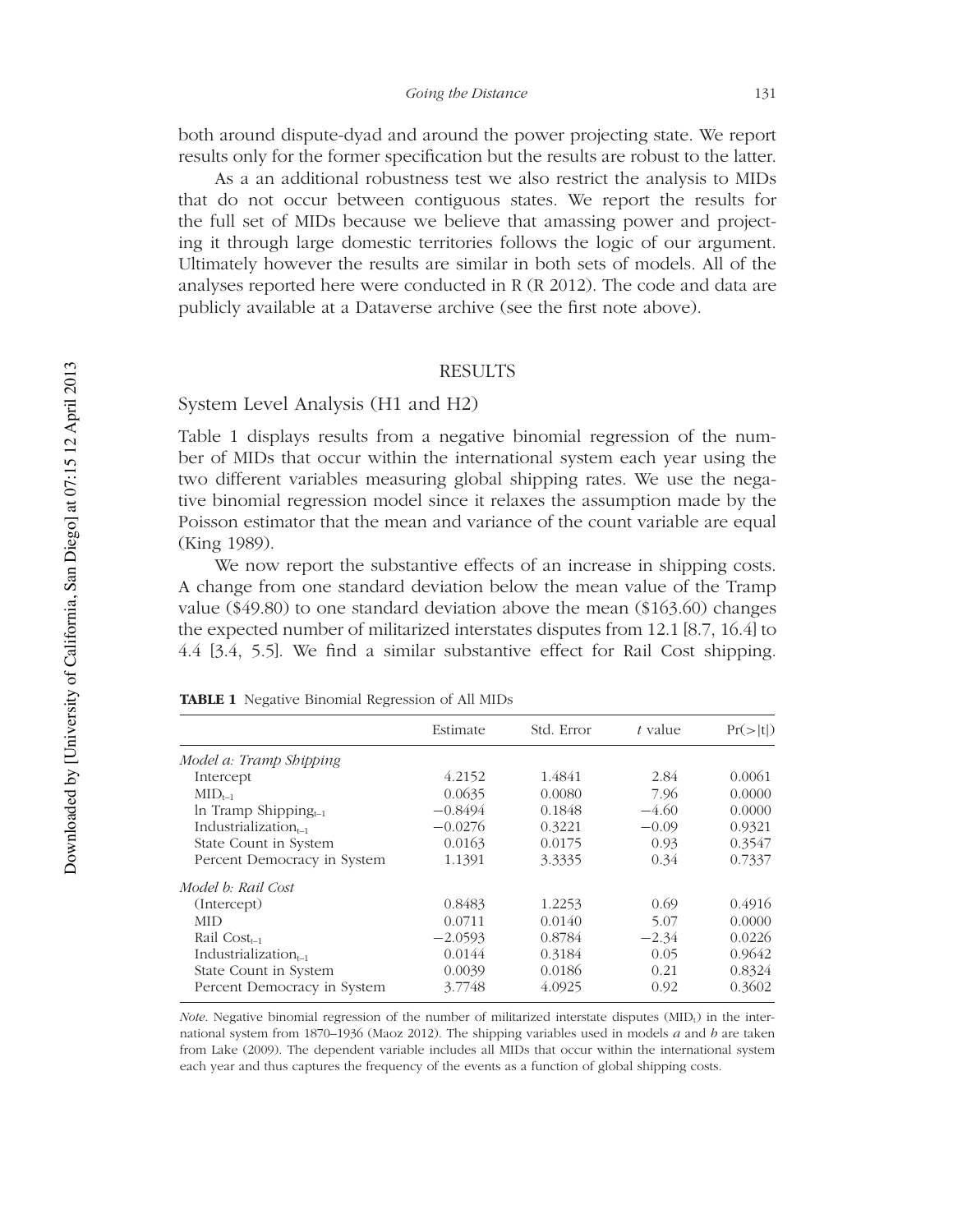A change from one standard deviation below the mean value of the Rail Cost value (\$0.04) to one standard deviation above the mean (\$0.47) changes the expected number of militarized interstates disputes from 9.5 [6.1, 14.1] to 3.0 [2.6, 5.7]. In both models, the cost of shipping is negatively associated with the frequency of MIDs in the system.

Next, we estimate a series of negative binomial regressions of the number of MIDs in the international system from 1870–1936 that occur greater than a specified distance from the projecting state's capital. First, note that the models displayed in Table 2 and Table 3 vary by the inclusion of the shipping variable: Tramp shipping cost in Table 2 and Rail cost in Table 3 respectively. Second, note that two lagged count variables are included in each of these models. The first lagged variable is the number of MIDs that occur close to the projecting state's capital in the previous year; that is, the number of MIDs that occurred at less than or equal to the distance cutoff from the projecting state's capital. The second lagged variable is the number of MIDs that occur far away in the previous year; that is, the number of MIDs that occurred past the distance cutoff. As expected, the cost of shipping reduces the number of MIDs that occur at a distance greater than either 1000km (model a), 2000km (model b), 3000km (model c) or 5000km (model d) from the projecting state's capital. A model of 4000km is consistent with the results obtained using the 3000km and 5000km cutoffs for both shipping variables.

We now turn to a discussion of the substantive effects derived from these models. First, note that the expected values generated from these models are less than the expected values generated from the models displayed in Table 1. The lower expected values result from the exclusion of proximate MIDs; that is, the dependent variables in these models are counts of MIDs that occur at a considerable distance from the projecting state's capital. We examine the changes for the 2000km model but the quantities are similar for each of the cutoffs. A change from one standard deviation below the mean value of the Tramp value (\$49.80) to one standard deviation above the mean (\$163.60) changes the expected number of militarized interstates disputes from 5.3 [3.5, 7.8] to 2.1 [1.3, 3.1]. Similarly, for the Rail cost value from one standard deviation below the mean (\$0.04) to one standard deviation above the mean (\$0.47) changes the expected number of militarized interstates disputes from 4.6 [3.1, 6.5] to 1.8 [1.1, 2.8].

Finally, we repeat the frequency analyses of distant MIDs on a subset of MIDs that occurred between noncontiguous states in order to ensure that results are not an artifact of large states projecting power at great distance within their borders.<sup>12</sup> For this analysis, we simply exclude MIDs

 $12$ We only repeat the tests of H2 for the frequency of MIDs occurring in a system year greater than a set distance. We do not repeat the frequency analyses for H1 because we were interested in the total number of MIDs in the system each year for those tests.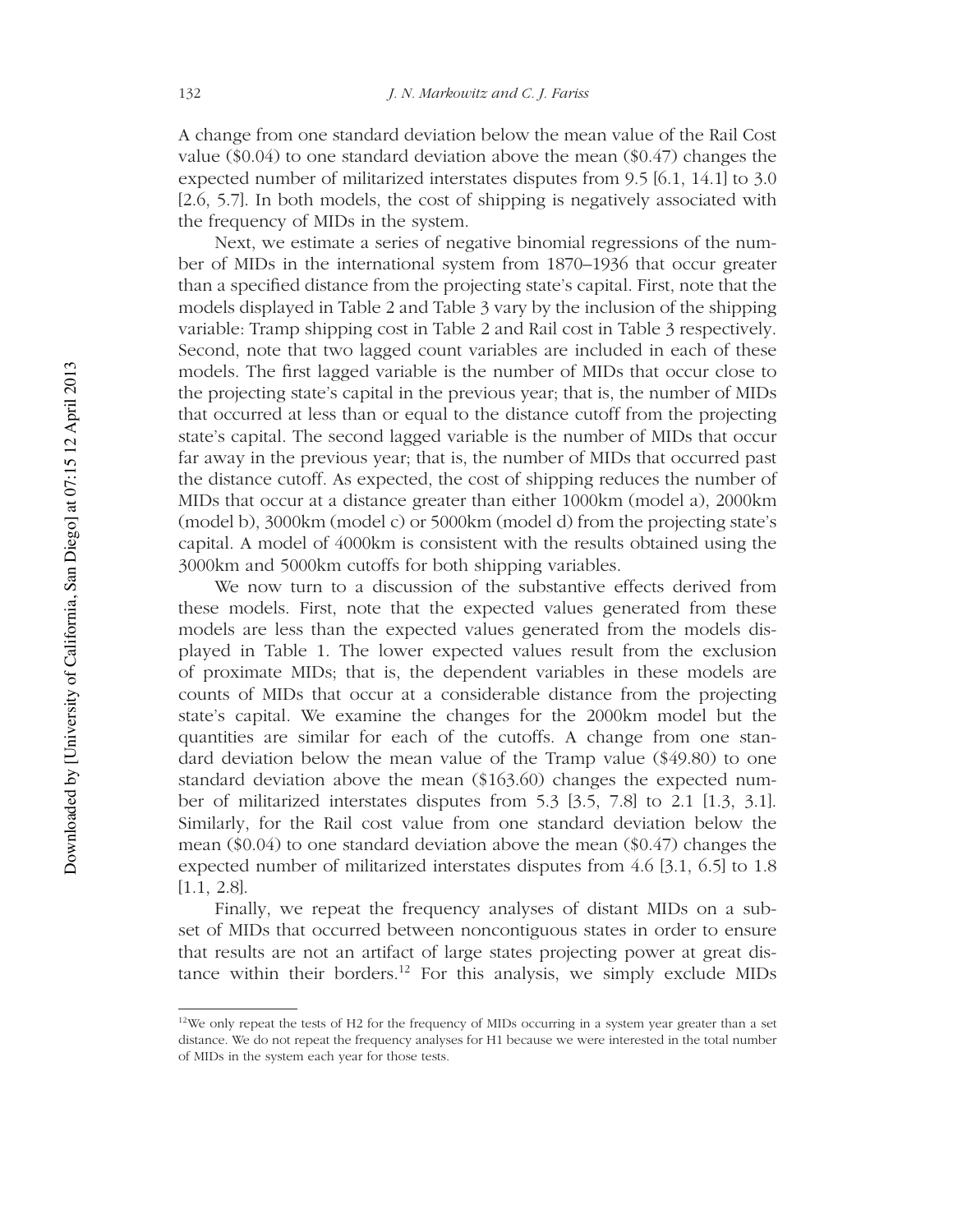|                                 | Estimate  | Std. Error | t value | Pr(> t ) |
|---------------------------------|-----------|------------|---------|----------|
| Model a: > 1000km               |           |            |         |          |
| Intercept                       | 3.8813    | 1.9201     | 2.02    | 0.0476   |
| $MID_{t-1} > 1000km$            | 0.0403    | 0.0190     | 2.12    | 0.0384   |
| $MID_{t-1} \leq 1000 \text{km}$ | 0.1462    | 0.0527     | 2.78    | 0.0073   |
| In Tramp Shipping $_{t-1}$      | $-0.8355$ | 0.2260     | $-3.70$ | 0.0005   |
| Industrialization $_{t-1}$      | $-0.0912$ | 0.4106     | $-0.22$ | 0.8250   |
| State Count in System           | 0.0519    | 0.0172     | 3.01    | 0.0038   |
| Percent Democracy in System     | $-6.2602$ | 3.2403     | $-1.93$ | 0.0580   |
| Model b: > 2000km               |           |            |         |          |
| Intercept                       | 4.0740    | 2.1055     | 1.93    | 0.0576   |
| $MID_{t-1} > 2000 \text{km}$    | 0.0800    | 0.0237     | 3.38    | 0.0013   |
| $MID_{t-1} \leq 2000km$         | 0.0538    | 0.0118     | 4.56    | 0.0000   |
| In Tramp Shipping $_{t-1}$      | $-0.7773$ | 0.2788     | $-2.79$ | 0.0071   |
| Industrialization $_{t-1}$      | $-0.2846$ | 0.4140     | $-0.69$ | 0.4944   |
| State Count in System           | 0.0243    | 0.0148     | 1.65    | 0.1051   |
| Percent Democracy in System     | $-0.6454$ | 2.7671     | $-0.23$ | 0.8164   |
| Model c: > 3000km               |           |            |         |          |
| Intercept                       | 3.0613    | 2.5995     | 1.18    | 0.2435   |
| $MID_{t-1} > 3000km$            | 0.0978    | 0.0387     | 2.53    | 0.0140   |
| $MID_{t-1} \leq 3000 \text{km}$ | 0.0434    | 0.0138     | 3.14    | 0.0026   |
| In Tramp Shipping $_{t-1}$      | $-0.5838$ | 0.3466     | $-1.68$ | 0.0972   |
| Industrialization $_{t-1}$      | $-0.2857$ | 0.5325     | $-0.54$ | 0.5935   |
| State Count in System           | 0.0214    | 0.0231     | 0.93    | 0.3586   |
| Percent Democracy in System     | $-0.6270$ | 4.2523     | $-0.15$ | 0.8833   |
| Model d: > 5000km               |           |            |         |          |
| Intercept                       | 5.0326    | 4.1647     | 1.21    | 0.2316   |
| $MID_{t-1} > 5000 \text{km}$    | 0.1146    | 0.0617     | 1.86    | 0.0682   |
| $MID_{t-1} \leq 5000km$         | 0.0560    | 0.0196     | 2.85    | 0.0059   |
| In Tramp Shipping $_{t-1}$      | $-0.8533$ | 0.4932     | $-1.73$ | 0.0886   |
| Industrialization $_{t-1}$      | $-0.5976$ | 0.8317     | $-0.72$ | 0.4752   |
| State Count in System           | 0.0164    | 0.0336     | 0.49    | 0.6285   |
| Percent Democracy in System     | 0.5034    | 6.3608     | 0.08    | 0.9372   |
|                                 |           |            |         |          |

**TABLE 2** Negative Binomial Regression of MIDs at Four Distances

*Note*. Negative binomial regression of the number of militarized interstate disputes (MID<sub>t</sub>) in the international system from 1870–1936 that occur at the following distances: *model a*, greater than 1000km; *model b*, greater than 2000km; *model c*, greater than 3000km; *model d*, greater than 5000km (Maoz 2012). Note that two lagged count variables are included in these models: the number of MIDs that occur close to the projecting state's capital and the number of MIDs that occur far away.

from the count dependent variables described above if the Correlates of War Project (2012) identified the disputants as contiguous within 400 miles (about 644km) (Gochman 1991; Stinnett, Tir, Schafer, Diel and Gochman 2002). The results from Table 2 and Table 3 are strengthened by these new models displayed in Table 4 and Table 5. The effect sizes of the shipping variables increase across the models. However, the tramp shipping variable is no longer nominally significant at cutoffs of 3000km or greater. Again, a model of 4000km is consistent with the results obtained using the 3000km and 5000km cutoffs for both shipping variables.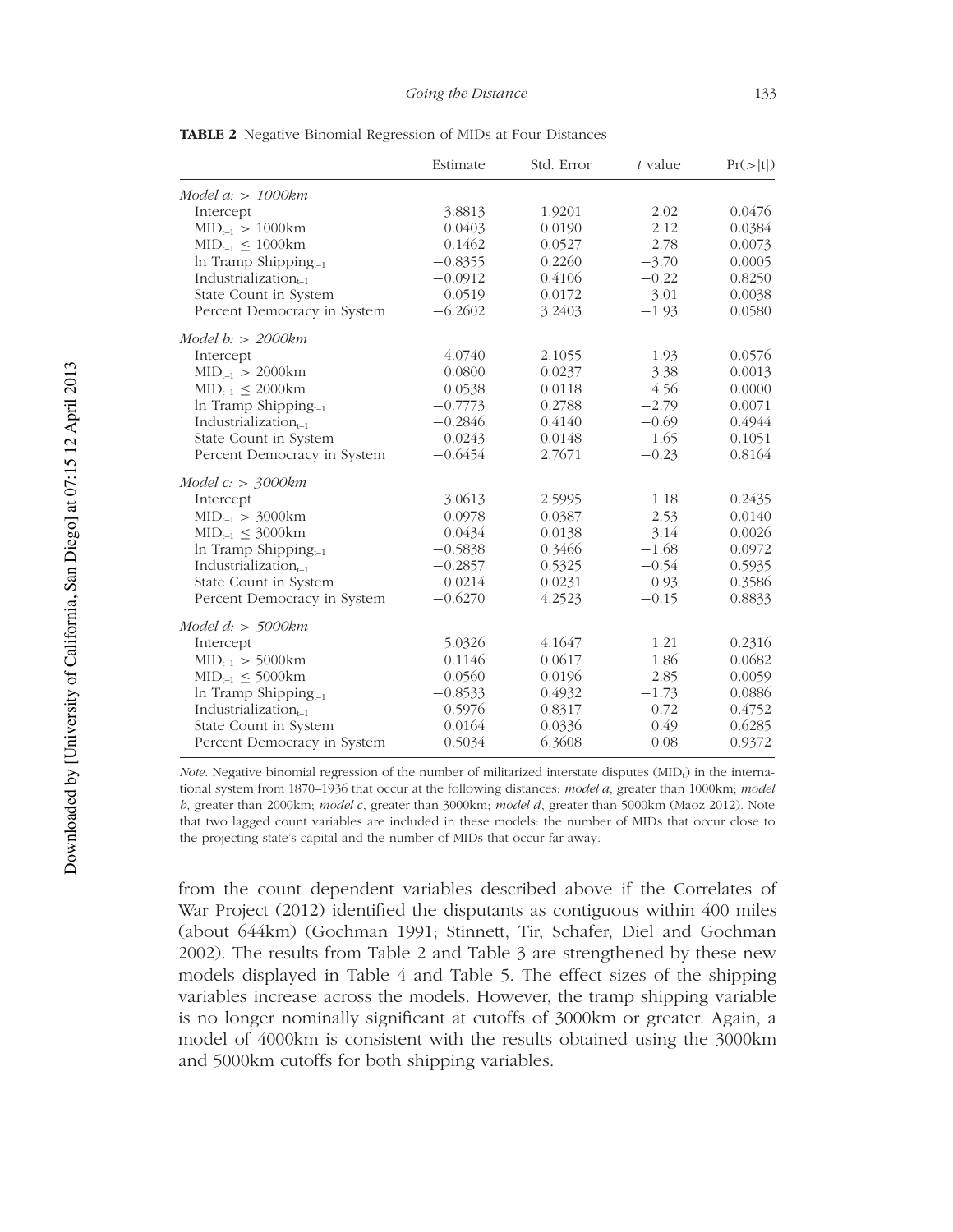**TABLE 3** Negative Binomial Regression of MIDs at Four Distances

|                                 | Estimate  | Std. Error | t value | Pr(> t ) |
|---------------------------------|-----------|------------|---------|----------|
| Model $a_i > 1000$ km           |           |            |         |          |
| Intercept                       | 0.5887    | 1.7037     | 0.35    | 0.7310   |
| $MID_{t-1} > 1000km$            | 0.0498    | 0.0247     | 2.02    | 0.0483   |
| $MID_{t-1} \leq 1000 \text{km}$ | 0.1379    | 0.0582     | 2.37    | 0.0213   |
| Rail $Cost_{t-1}$               | $-1.9236$ | 0.8273     | $-2.33$ | 0.0237   |
| Industrialization $_{t-1}$      | $-0.0425$ | 0.4560     | $-0.09$ | 0.9261   |
| State Count in System           | 0.0365    | 0.0164     | 2.22    | 0.0302   |
| Percent Democracy in System     | $-3.1793$ | 3.5805     | $-0.89$ | 0.3784   |
| Model $b:>2000$ km              |           |            |         |          |
| Intercept                       | 1.3116    | 1.5995     | 0.82    | 0.4157   |
| $MID_{t-1} > 2000km$            | 0.1158    | 0.0394     | 2.94    | 0.0048   |
| $MID_{t-1} \leq 2000 \text{km}$ | 0.0422    | 0.0344     | 1.23    | 0.2253   |
| Rail $Cost_{t-1}$               | $-2.1959$ | 0.7620     | $-2.88$ | 0.0056   |
| Industrialization $_{t-1}$      | $-0.3039$ | 0.4322     | $-0.70$ | 0.4849   |
| State Count in System           | 0.0045    | 0.0156     | 0.29    | 0.7725   |
| Percent Democracy in System     | 3.5354    | 3.5844     | 0.99    | 0.3282   |
| Model $c$ : > 3000km            |           |            |         |          |
| Intercept                       | 1.1985    | 2.1266     | 0.56    | 0.5753   |
| $MID_{t-1} > 3000 \text{km}$    | 0.1558    | 0.0605     | 2.57    | 0.0127   |
| $MID_{t-1} \leq 3000 \text{km}$ | 0.0401    | 0.0240     | 1.67    | 0.0999   |
| Rail $Cost_{t-1}$               | $-2.2424$ | 1.0514     | $-2.13$ | 0.0373   |
| Industrialization $_{t-1}$      | $-0.3665$ | 0.5774     | $-0.63$ | 0.5282   |
| State Count in System           | 0.0049    | 0.0214     | 0.23    | 0.8201   |
| Percent Democracy in System     | 3.4841    | 5.2548     | 0.66    | 0.5100   |
| Model $d_i > 5000$ km           |           |            |         |          |
| Intercept                       | 2.7788    | 3.6004     | 0.77    | 0.4435   |
| $MID_{t-1} > 5000km$            | 0.1987    | 0.0819     | 2.43    | 0.0185   |
| $MID_{t-1} \leq 5000km$         | 0.0585    | 0.0286     | 2.05    | 0.0453   |
| Rail $Cost_{t-1}$               | $-3.5071$ | 1.4448     | $-2.43$ | 0.0184   |
| Industrialization $_{t-1}$      | $-0.8502$ | 0.9921     | $-0.86$ | 0.3951   |
| State Count in System           | $-0.0072$ | 0.0334     | $-0.22$ | 0.8293   |
| Percent Democracy in System     | 6.9816    | 7.8169     | 0.89    | 0.3756   |

*Note*. Negative binomial regression of the number of militarized interstate disputes (MID<sub>t</sub>) in the international system from 1870–1936 that occur at the following distances: *model a*, greater than 1000km; *model b*, greater than 2000km; *model c*, greater than 3000km; *model d*, greater than 5000km (Maoz 2012).

# Dispute Level Analysis (H3)

Recall that our expectation for H3 is that states with greater relative economic resources will participate in MIDs at greater distances from their capital city than states with less economic resources in the sample of all MID participants. We estimate a GEE model on all MIDs (1870–2000) and on more recent MIDs (1950–2000). The time periods are determined by the coverage of the two data sources for GDP. The data available from Madison (2012) begin in 1870 and the data available from Gleditsch (2002) begin in 1950 (see Table 6).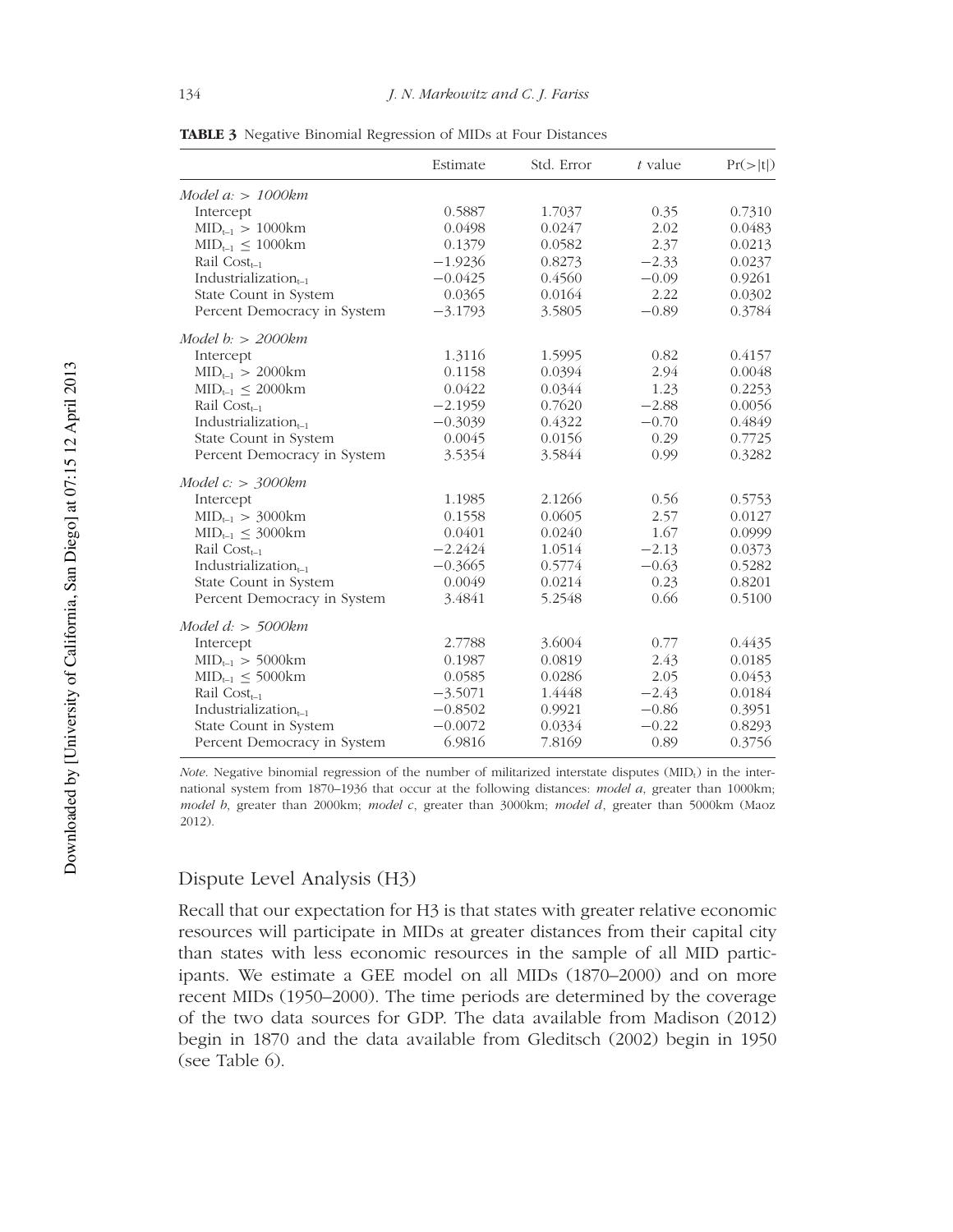| TABLE 4 Negative Binomial Regression of MIDs at Four Distances |  |  |  |  |  |  |  |
|----------------------------------------------------------------|--|--|--|--|--|--|--|
|----------------------------------------------------------------|--|--|--|--|--|--|--|

|                                 | Estimate  | Std. Error | t value | Pr(> t ) |
|---------------------------------|-----------|------------|---------|----------|
| Model $a_i > 1000$ km           |           |            |         |          |
| Intercept                       | 4.5219    | 3.6237     | 1.25    | 0.2168   |
| $MID_{t-1} > 1000 \text{km}$    | 0.0931    | 0.0422     | 2.20    | 0.0313   |
| $MID_{t-1} \leq 1000 \text{km}$ | 0.2426    | 0.1410     | 1.72    | 0.0905   |
| In Tramp Shipping $_{t-1}$      | $-1.1249$ | 0.3711     | $-3.03$ | 0.0036   |
| Industrialization $_{t-1}$      | $-0.1564$ | 0.7660     | $-0.20$ | 0.8389   |
| State Count in System           | 0.0030    | 0.0368     | 0.08    | 0.9363   |
| Percent Democracy in System     | 7.2738    | 6.3399     | 1.15    | 0.2557   |
| Model $b:> 2000$ km             |           |            |         |          |
| Intercept                       | 5.3603    | 3.4621     | 1.55    | 0.1267   |
| $MID_{t-1} > 2000km$            | 0.1251    | 0.0437     | 2.86    | 0.0058   |
| $MID_{t-1} \leq 2000 \text{km}$ | 0.1187    | 0.0281     | 4.22    | 0.0001   |
| In Tramp Shipping $_{t-1}$      | $-1.1163$ | 0.4148     | $-2.69$ | 0.0092   |
| Industrialization $_{t-1}$      | $-0.4426$ | 0.6570     | $-0.67$ | 0.5031   |
| State Count in System           | 0.0126    | 0.0251     | 0.50    | 0.6187   |
| Percent Democracy in System     | 4.0487    | 4.7525     | 0.85    | 0.3976   |
| Model $c$ : > 3000km            |           |            |         |          |
| Intercept                       | 2.9476    | 5.2488     | 0.56    | 0.5765   |
| $MID_{t-1} > 3000km$            | 0.1152    | 0.0685     | 1.68    | 0.0977   |
| $MID_{t-1} \leq 3000 \text{km}$ | 0.0952    | 0.0274     | 3.48    | 0.0009   |
| In Tramp Shipping $_{t-1}$      | $-0.7906$ | 0.5181     | $-1.53$ | 0.1322   |
| Industrialization $_{t-1}$      | $-0.1201$ | 1.0951     | $-0.11$ | 0.9131   |
| State Count in System           | 0.0090    | 0.0287     | 0.31    | 0.7550   |
| Percent Democracy in System     | 2.2085    | 6.7865     | 0.33    | 0.7460   |
| Model $d_i > 5000$ km           |           |            |         |          |
| Intercept                       | 6.9076    | 6.0177     | 1.15    | 0.2555   |
| $MID_{t-1} > 5000km$            | 0.1349    | 0.0902     | 1.50    | 0.1399   |
| $MID_{t-1} \leq 5000 \text{km}$ | 0.0912    | 0.0371     | 2.46    | 0.0169   |
| In Tramp Shipping $_{t-1}$      | $-0.9949$ | 0.5961     | $-1.67$ | 0.1002   |
| Industrialization $_{t-1}$      | $-0.6609$ | 1.2596     | $-0.52$ | 0.6017   |
| State Count in System           | $-0.0526$ | 0.0396     | $-1.33$ | 0.1894   |
| Percent Democracy in System     | 10.3191   | 8.5439     | 1.21    | 0.2318   |

*Note*. Negative binomial regression of the number of militarized interstate disputes (MID<sub>t</sub>) in the international system from 1870–1936 that occur at the following distances: *model a*, greater than 1000km; *model b*, greater than 2000km; *model c*, greater than 3000km; *model d*, greater than 5000km (Maoz 2012). The MID counts do not include conflicts that occurred between contiguous states as defined by the Correlates of War Project (2012).

In both samples, we find that an increase in GDP leads to an increase in the expected distance of the MID from the projecting state's capital. In the model of the full sample of years (1870–2000), we find that a change from the 25th percentile of the project state *a*'s GDP to the 75th percentile of GDP increases the expected distance of a MID from the projecting state *a*'s capital from 1366km [1210km, 1548km] to 2675km [2394km, 2966km]. A difference of 1309km [1184km, 1418km].

In the model of the larger sample of MIDs (1950–2000), we find that a change from the 25th percentile of the project state *a*'s GDP to the 75th percentile of GDP increases the expected distance of a MID from the projecting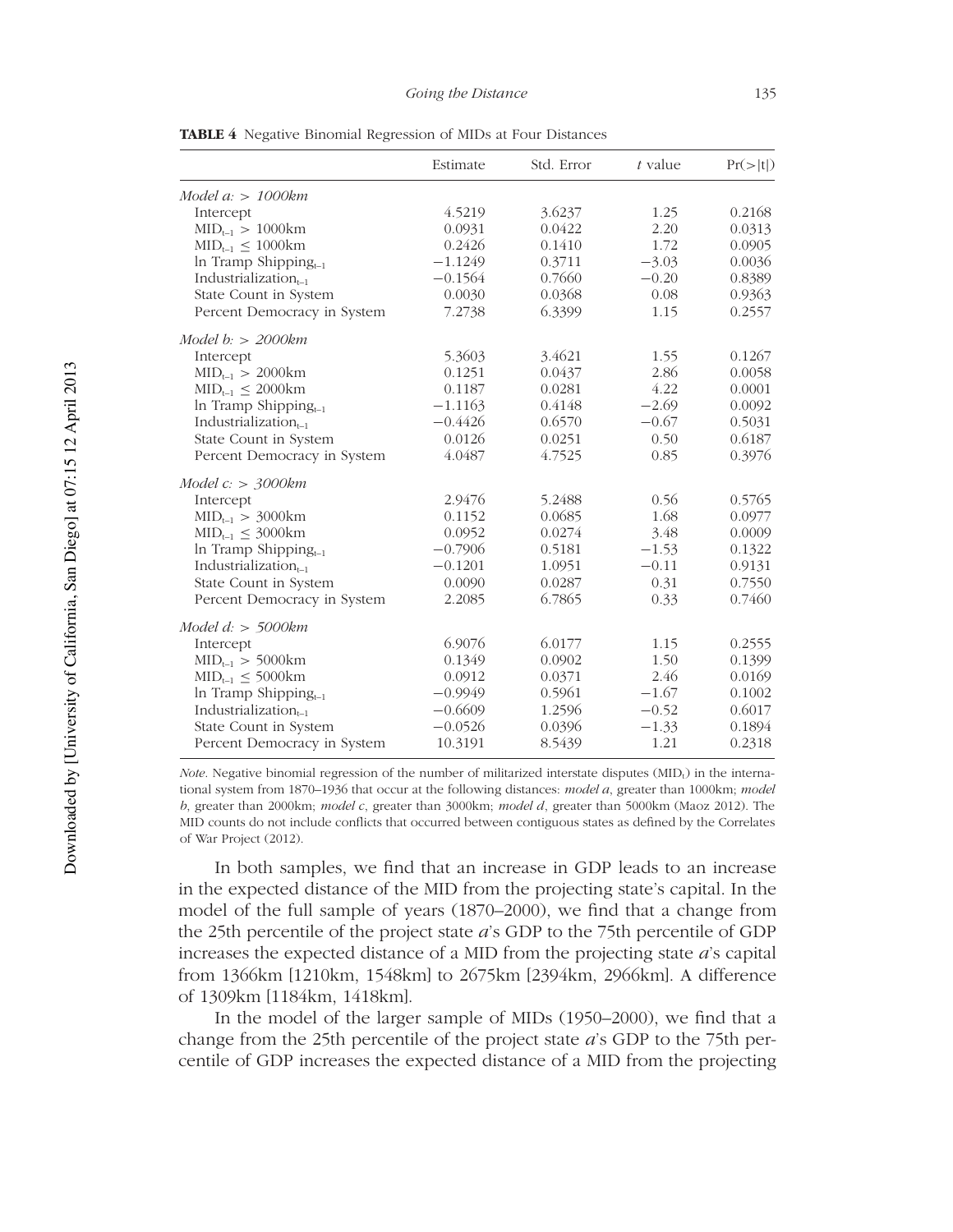**TABLE 5** Negative Binomial Regression of MIDs at Four Distances

|                                 | Estimate  | Std. Error | t value | Pr(> t ) |
|---------------------------------|-----------|------------|---------|----------|
| Model $a_i > 1000$ km           |           |            |         |          |
| Intercept                       | 1.0976    | 2.5218     | 0.44    | 0.6651   |
| $MID_{t-1} > 1000 \text{km}$    | 0.1288    | 0.0569     | 2.26    | 0.0276   |
| $MID_{t-1} \leq 1000 \text{km}$ | 0.6414    | 0.9461     | 0.68    | 0.5006   |
| Rail $Cost_{t-1}$               | $-3.5590$ | 1.1895     | $-2.99$ | 0.0041   |
| Industrialization $_{t-1}$      | $-0.3232$ | 0.6912     | $-0.47$ | 0.6419   |
| State Count in System           | $-0.0285$ | 0.0383     | $-0.75$ | 0.4589   |
| Percent Democracy in System     | 14.3378   | 7.9573     | 1.80    | 0.0770   |
| Model $b:>2000$ km              |           |            |         |          |
| Intercept                       | 1.9235    | 2.3279     | 0.83    | 0.4121   |
| $MID_{t-1} > 2000 \text{km}$    | 0.1904    | 0.0675     | 2.82    | 0.0067   |
| $MID_{t-1} \leq 2000 \text{km}$ | 0.1082    | 0.1022     | 1.06    | 0.2945   |
| Rail $Cost_{t-1}$               | $-3.4835$ | 1.1133     | $-3.13$ | 0.0028   |
| Industrialization $_{t-1}$      | $-0.5966$ | 0.6397     | $-0.93$ | 0.3550   |
| State Count in System           | $-0.0222$ | 0.0301     | $-0.74$ | 0.4644   |
| Percent Democracy in System     | 11.6826   | 6.7944     | 1.72    | 0.0911   |
| Model $c$ : > 3000km            |           |            |         |          |
| Intercept                       | 0.9503    | 4.0186     | 0.24    | 0.8139   |
| $MID_{t-1} > 3000 \text{km}$    | 0.1644    | 0.0966     | 1.70    | 0.0943   |
| $MID_{t-1} \leq 3000 \text{km}$ | 0.1572    | 0.0474     | 3.31    | 0.0016   |
| Rail $Cost_{t-1}$               | $-3.1035$ | 1.3150     | $-2.36$ | 0.0218   |
| Industrialization $_{t-1}$      | $-0.3181$ | 1.1241     | $-0.28$ | 0.7783   |
| State Count in System           | $-0.0211$ | 0.0346     | $-0.61$ | 0.5435   |
| Percent Democracy in System     | 8.9508    | 8.8560     | 1.01    | 0.3165   |
| Model $d$ : > 5000km            |           |            |         |          |
| Intercept                       | 5.9212    | 4.7682     | 1.24    | 0.2195   |
| $MID_{t-1} > 1000km$            | 0.2065    | 0.1234     | 1.67    | 0.0998   |
| $MID_{t-1} \leq 5000 \text{km}$ | 0.2182    | 0.0808     | 2.70    | 0.0091   |
| Rail $Cost_{t-1}$               | $-5.8587$ | 1.8444     | $-3.18$ | 0.0024   |
| Industrialization $_{t-1}$      | $-1.2595$ | 1.3441     | $-0.94$ | 0.3528   |
| State Count in System           | $-0.1020$ | 0.0461     | $-2.21$ | 0.0310   |
| Percent Democracy in System     | 22.4015   | 11.0802    | 2.02    | 0.0480   |
|                                 |           |            |         |          |

*Note*. Negative binomial regression of the number of militarized interstate disputes (MID<sub>t</sub>) in the international system from 1870–1936 that occur at the following distances: *model a*, greater than 1000km; *model b*, greater than 2000km; *model c*, greater than 3000km; *model d*, greater than 5000km (Maoz 2012). The MID counts do not include conflicts that occurred between contiguous states as defined by the Correlates of War Project (2012).

state *a*'s capital from 1033km [919km, 1165km] to 2629km [2354km, 2939km]. A difference of 1596km [1436km, 1774km].<sup>13</sup>

Again, we repeat these analyses on a subset of MIDs that occurred between noncontiguous states in order to ensure the results are not an artifact of large states projecting power at great distance within their borders.

<sup>&</sup>lt;sup>13</sup>We estimated these models without dyads that contained the United States since this state projects power in many dyadic disputes during the time period of our analysis. The results are robust to the exclusion of these dyads.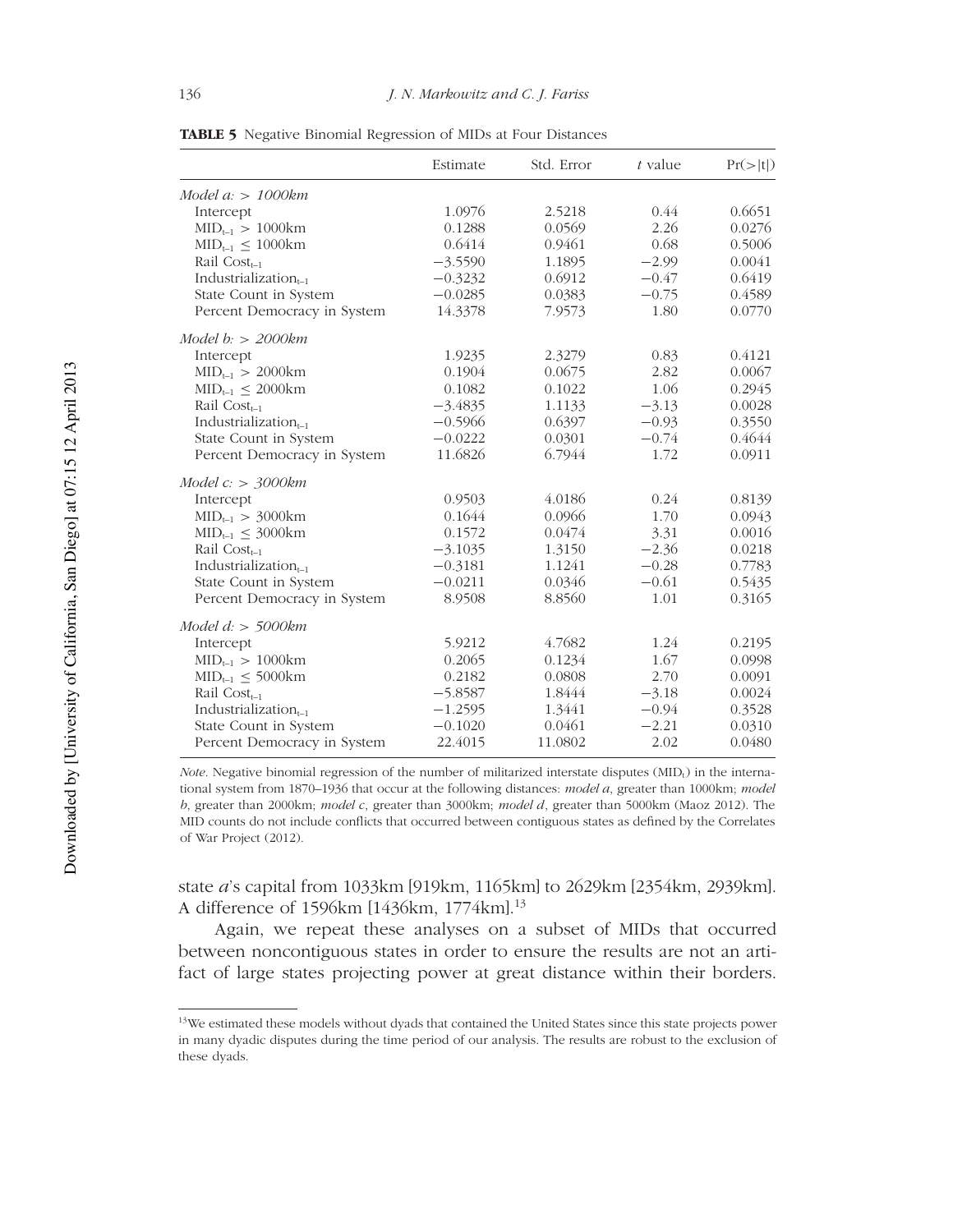|                           | Estimate | Naive S.E. | Naive z  | Robust S.E. | Robust $z$ |
|---------------------------|----------|------------|----------|-------------|------------|
| Model a: 1870–2000        |          |            |          |             |            |
| Intercept                 | 2.640    | 0.169      | 15.609   | 0.271       | 9.726      |
| In distance to $MIDb$     | 0.470    | 0.016      | 30.155   | 0.026       | 18.197     |
| $ln$ GDP <sub>t-1,a</sub> | $-0.088$ | 0.016      | $-5.537$ | 0.026       | $-3.431$   |
| $ln GDP_{t-1,a}$          | 0.232    | 0.014      | 16.505   | 0.021       | 11.191     |
| $CINC_{t-1,b}$            | 6.801    | 0.717      | 9.484    | 1.251       | 5.436      |
| $CINC_{t-1,a}$            | 2.050    | 0.402      | 5.103    | 0.594       | 3.450      |
| State Count in System     | $-0.001$ | 0.000      | $-2.322$ | 0.001       | $-1.700$   |
| Polity $2_{t-1,b}$        | $-0.017$ | 0.003      | $-6.845$ | 0.003       | $-5.042$   |
| Polity $2_{t-1,a}$        | 0.007    | 0.003      | 2.974    | 0.004       | 1.850      |
| Model b: 1950–2000        |          |            |          |             |            |
| Intercept                 | 6.459    | 0.507      | 12.749   | 0.642       | 10.060     |
| In distance to $MDb$      | 0.129    | 0.022      | 5.835    | 0.031       | 4.156      |
| $ln$ GDP <sub>t-1,b</sub> | $-0.054$ | 0.024      | $-2.235$ | 0.037       | $-1.449$   |
| $ln GDP_{t-1,a}$          | 0.129    | 0.024      | 5.375    | 0.028       | 4.659      |
| $CINC_{t-1,b}$            | 4.879    | 1.008      | 4.840    | 1.406       | 3.470      |
| $CINC_{t-1,a}$            | 0.715    | 0.465      | 1.536    | 0.552       | 1.294      |
| State Count in System     | $-0.005$ | 0.001      | $-5.668$ | 0.001       | $-4.079$   |
| Polity $2_{t-1,b}$        | $-0.012$ | 0.005      | $-2.446$ | 0.007       | $-1.711$   |
| Polity $2_{t-1,a}$        | 0.021    | 0.005      | 4.499    | 0.006       | 3.237      |

**TABLE 6** Generalized Estimation Equation of ln Distance to MIDa

*Note*. Generalized estimation equation of the distance from the capital of the power projecting state *a* to the location of the militarized interstates dispute. GDP data were drawn from Madison (2012) for model *a* and from Gleditsch (2002) for model *b*. These models include all dispute dyads.

As before, we exclude MIDs from the distance dependent variable if the disputants are in a contiguous dyad (Correlates of War Project 2012). These alternative models are displayed in Table 7 and consistent with those in Table 6. The coefficient on state *a*'s GDP is smaller in these models but the substantive differences are consistent for the 1870–2000 model and actually increase for the 1950–2000 model. In the model of the larger sample of MIDs (1870–2000), a change from the 25th percentile of the project state *a*'s GDP to the 75th percentile of GDP increases the expected distance of a MID from the projecting state *a*'s capital from 4742km [3957km, 5711km] to 6099km [5360km, 6907km]. A difference of 1357km [1196km, 1403km]. In the model of the more recent sample of MIDs (1950–2000), a change from the 25th percentile of the project state *a*'s GDP to the 75th percentile of GDP increases the expected distance of a MID from the projecting state *a*'s capital from 3705km [3205km, 4538km] to 5657 [4921km, 6538km]. A difference of 1952km [1895km, 2000km]

These results have implications for China, India, and Brazil as they move from the 75th percentile to the 95th percentile of GDP. The models suggest that these states may become more likely to project power globally rather then just regionally. Considering just the model based on disputes from 1950 to 2000, moving from the 75th percentile to 95th percentile GDP increases the expected distance of a MID from the projecting state *a*'s capital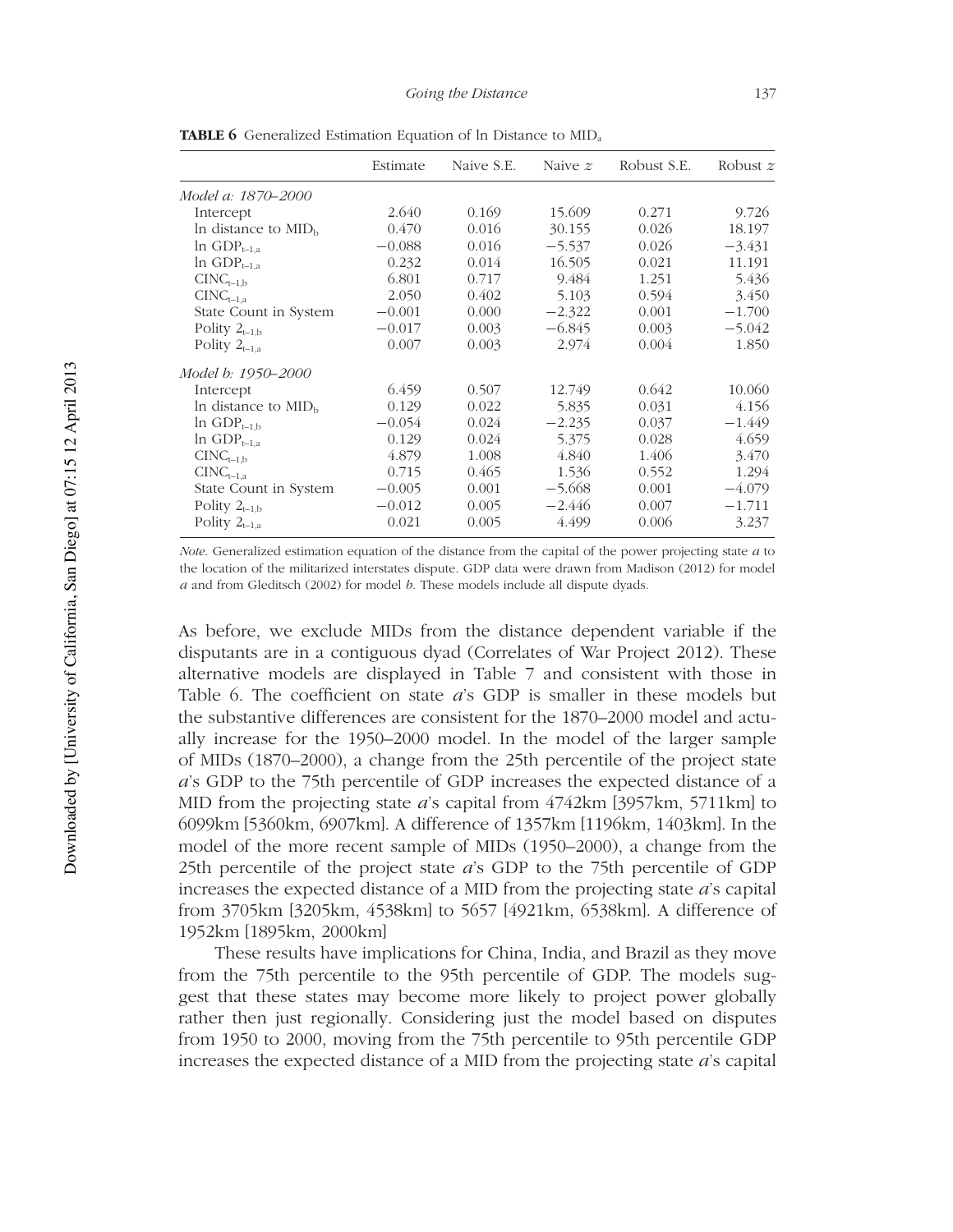|                                 | Estimate | Naive S.E. | Naive z  | Robust S.E. | Robust z |
|---------------------------------|----------|------------|----------|-------------|----------|
| Model a: 1870–2000              |          |            |          |             |          |
| Intercept                       | 5.819    | 0.299      | 19.486   | 0.388       | 14.992   |
| In distance to MID <sub>b</sub> | 0.177    | 0.022      | 7.967    | 0.031       | 5.713    |
| $\ln$ GDP $_{t=, b}$            | 0.023    | 0.024      | 0.968    | 0.035       | 0.658    |
| $ln$ GDP $_{t1,a}$              | 0.087    | 0.023      | 3.817    | 0.030       | 2.940    |
| $CINC_{t-1,b}$                  | 2.308    | 0.809      | 2.854    | 1.219       | 1.893    |
| $CINC_{t-1,a}$                  | 1.271    | 0.455      | 2.794    | 0.539       | 2.358    |
| State Count in System           | $-0.001$ | 0.001      | $-0.805$ | 0.001       | $-0.526$ |
| Polity $2_{t-1,b}$              | $-0.015$ | 0.004      | $-3.639$ | 0.006       | $-2.700$ |
| $Polity2_{t-1,a}$               | 0.013    | 0.005      | 2.757    | 0.008       | 1.584    |
| Model b: 1950–2000              |          |            |          |             |          |
| Intercept                       | 1.736    | 0.291      | 5.963    | 0.479       | 3.622    |
| In distance to $MIDb$           | 0.479    | 0.016      | 29.074   | 0.029       | 16.810   |
| $ln$ GDP <sub>t-1,b</sub>       | $-0.136$ | 0.016      | $-8.470$ | 0.026       | $-5.174$ |
| $ln$ GDP <sub>t-1,a</sub>       | 0.288    | 0.015      | 19.697   | 0.021       | 13.891   |
| $CINC_{t-1,b}$                  | 7.488    | 0.903      | 8.288    | 1.267       | 5.910    |
| $CINC_{t-1,a}$                  | 1.944    | 0.423      | 4.600    | 0.669       | 2.905    |
| State Count in System           | $-0.004$ | 0.001      | $-6.359$ | 0.001       | $-4.273$ |
| $\text{Poly2}_{t-1,b}$          | $-0.022$ | 0.003      | $-8.136$ | 0.004       | $-6.007$ |
| $Polity2_{t-1,a}$               | 0.010    | 0.003      | 3.976    | 0.004       | 2.531    |

**TABLE 7** Generalized Estimation Equation of ln Distance to MID<sub>a</sub>

*Note*. Generalized estimation equation of the distance from the capital of the power projecting state *a* to the location of the militarized interstates dispute. GDP data were drawn from Madison (2012) for model *a* and from Gleditsch (2002) for model *b*. These models do not include dyads that are contiguous as defined by the Correlates of War Project (2012).

from 2629km [2318km, 2965km] to 4424km [3783km, 5267km]. A difference of 1795km [1465km, 2302km].

## Summary of Results

Despite an abundance of system-level theories about how the distribution and use of power affects state behavior, few empirical analyses of this phenomenon have been performed. The models developed in this paper provide evidence of how system level variables, like the cost of projecting power affect state behavior regarding the application of military power. When the cost of projecting power declines states project power with higher frequency and at greater distances. However, our results should be interpreted with caution as they utilize data from a limited time period and do not take demand side variables into consideration.

## **CONCLUSION**

The goal of this paper was to establish the relationship between power projection, technology, and economic power. The results provide empirical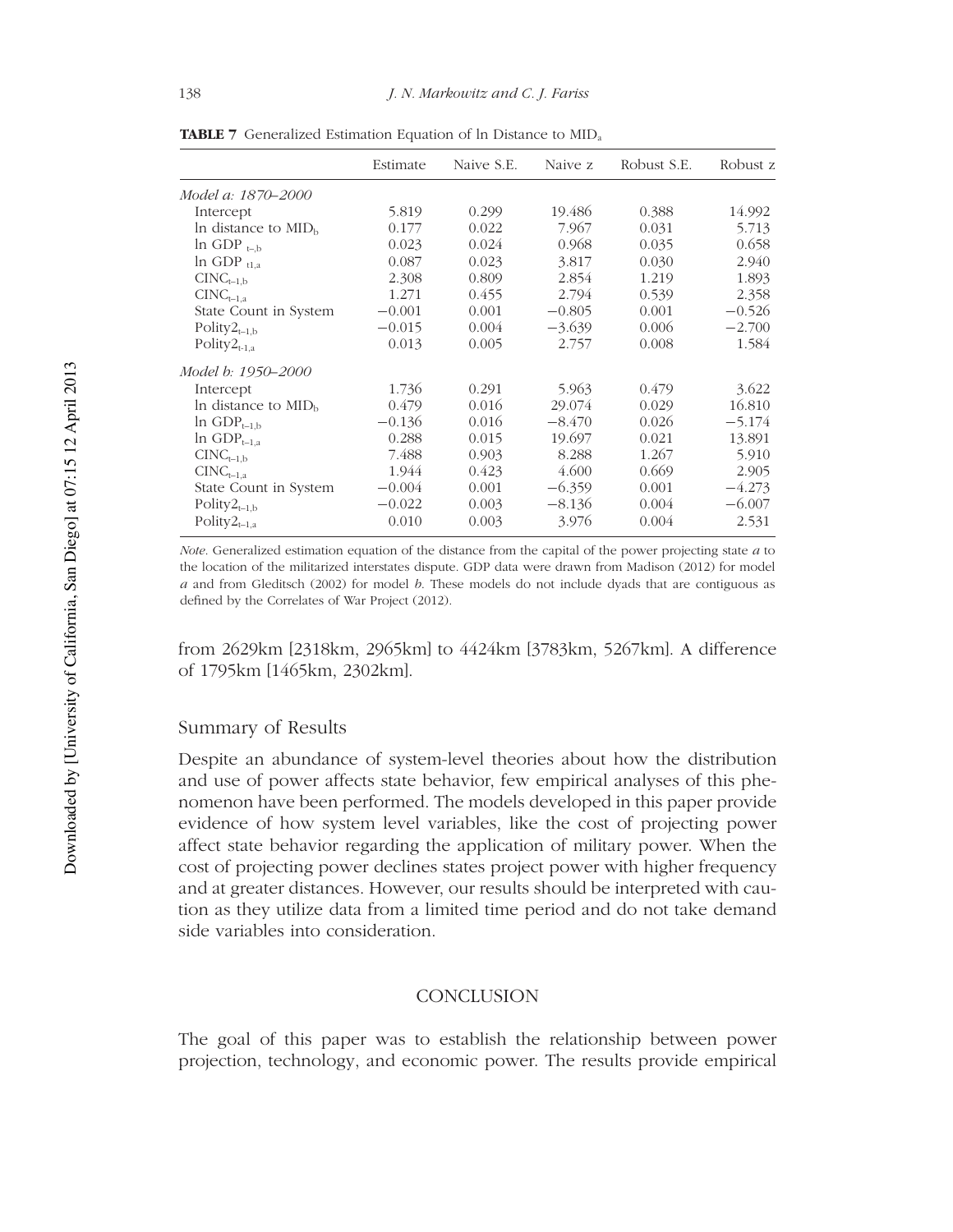support for the hypotheses we test. We find that as technology decreases the cost of projecting power, more states deploy their military forces within the system. Our results also suggest that as states become economically powerful they tend to project power at greater distances and with greater frequency. Rather than competing, these hypotheses complement one another as more economically powerful states are likely better able to afford the technologies that reduce the cost of projecting power. These empirical relationships have implications for international relations in the twenty-first century, as a number of states have experienced tremendous economic growth.

Today we are witnessing a renegotiating of regional orders as the economic power of states such as China and India increases. Such renegotiations are based largely on changes in the relative ability of these states to project power and the limit of the power projection capabilities of geographically distant countries like the United States. The shape of future regional orders and even the international system depends in part on the relative ability of these rising states to project power. States that project power globally may enact more hierarchical relationships with the states that exist within their order. This, of course, does not mean that states that have the capability to project power will attempt to create such relationships, only that they can. The ability of states to project power acts as a constraint on the types of behaviors and relationships such states can engage in. Because these behaviors and hierarchical relationships are so central to the study of international relations, it is important to understand what factors condition and constrain the choices of actors to engage in power projection over other forms of influence.

Our results have additional implications for how military technological innovation may affect the nature of the projection of military force and number of actors that can exercise coercive military influence globally. Military technological innovation is producing a new set of platforms such as unmanned vehicles, and inexpensive conventional precision guided ballistic and cruise missiles, and improved C4ISR.<sup>14</sup> If these new technologies, as they diffuse to a wider set of actors, reduce the cost of projecting power, then our results suggest that we may observe states engaging in disputes at greater distances. Conversely, if the diffusion of such technologies increases the cost of projecting power then we may observe fewer states projecting power and therefore fewer coercive interactions.

In future research we attempt to expand the temporal scope of this study and incorporate demand side variables into the analysis of state-level behaviors and measure additional geographic information relevant to power projection globally and regionally. More broadly, we hope that our research inspires more analysis of why some economically powerful states choose to project power while others do not.

<sup>&</sup>lt;sup>14</sup>This is a military acronym for "command, control, communications, computers, intelligence, surveillance, and reconnaissance."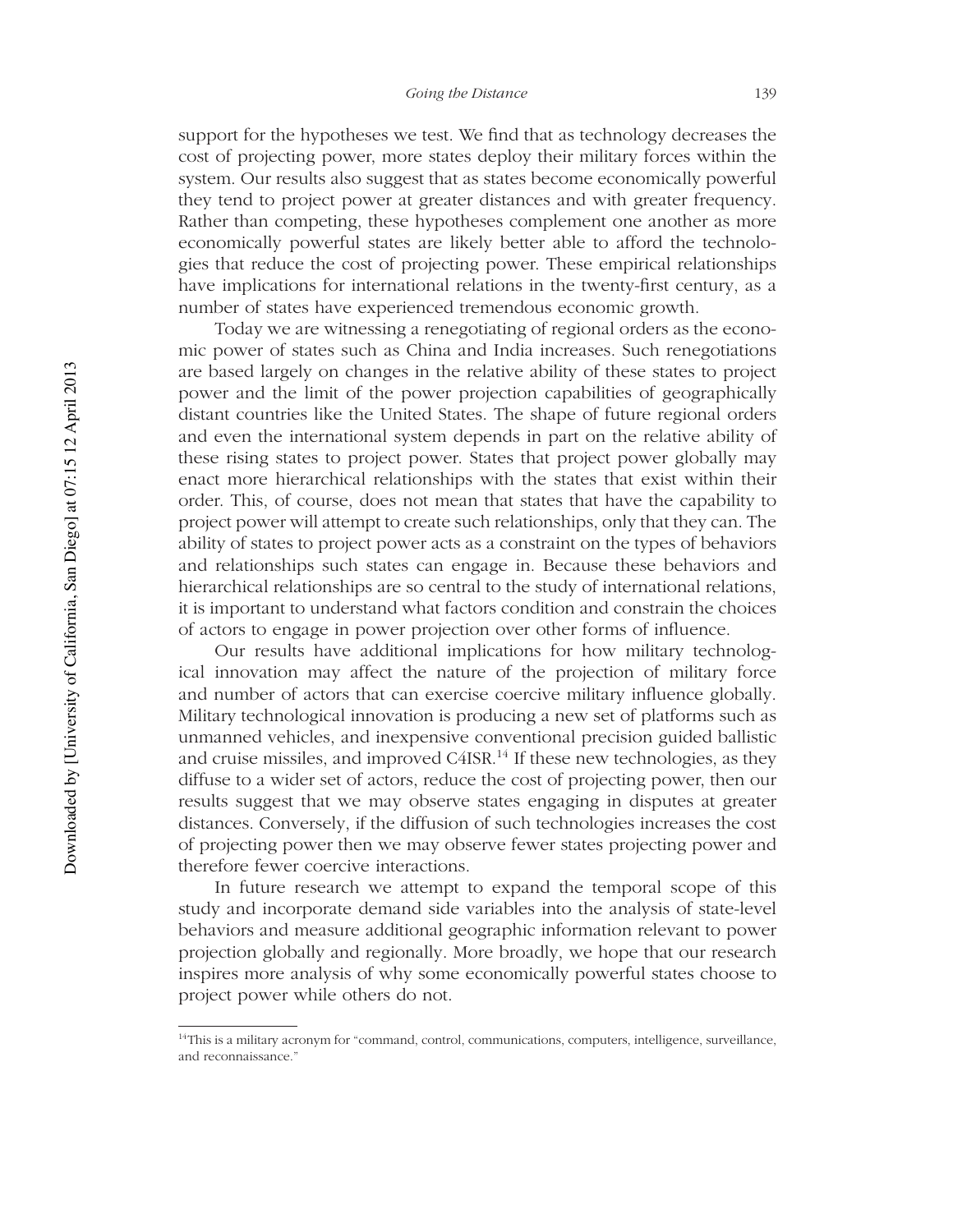#### REFERENCES

- Aleprete, Michael E. Jr., and Aaron M. Hoffman. (2012) The Strategic Development of Border Areas: Explaining Variation in Interaction Opportunity across Land Borders. *International Interactions* 38(1):1–28.
- Bean, Richard. (1973) War and the Birth of the Nation State. *The Journal of Economic History* 33(1):220.
- Blechman, Barry M., and Stephen S. Kaplan. (1978) *Force Without War. U.S. Armed Forces as a Political Instrument*. Washington, DC: Brookings Institution.
- Boulding, Kenneth E. (1962) *Conflict and Defense: A General Theory*. New York: Harper and Row.
- Braithwaite, Alex. (2006) The Geographic Spread of Militarized Disputes. *Journal of Peace Research* 43(5):507–522.
- Braithwaite, Alex. (2010) Midloc: Introducing the Militarized Interstate Dispute Location Dataset. *Journal of Peace Research* 47(1):91–98.
- Braithwaite, Alex. (2013) Mid location, 1816–2001 (v1.0).
- Bueno de Mesquita, Bruce. (1981) *The War Trap*. New Haven, CT: Yale University Press.
- Buhaug, Halvard, and Nils Petter Gleditsch. (2006) The Death of Distance? The Globalization of Armed Conflict. In *Territoriality and Conflict in an Era of Globalization*, edited by Miles Kahler and Barbara F. Walter. Cambridge: Cambridge University Press.
- Correlates of War Project. (2012) Direct Contiguity Data, 1816–2006. version 3.1. Available at http://correlatesofwar.org.
- Dudley, Leonard M. (1991) *The Word and The Sword: How Techniques of Information and Violence Have Shaped Our World*. Cambridge, MA: Blackwell.
- Enterline, Andrew J. (1998) Regime Changes, Neighborhoods, and Interstate Conflict, 1816–1992. *Journal of Conflict Resolution* 42(6):804–829.
- Fariss, Christopher J., and Keith E. Schnakenberg. (Forthcoming) Measuring Mutual Dependence Between State Repressive Actions. *Journal of Conflict Resolution*.
- Farewell, Byron. (1972) *Queen Victoria's Little Wars*. London: Norton and Company.
- Fearon, James D. (1995) Rationalist Explanations for War. *International Organization*, 49(3):379–414.
- Gartzke, Erik. (1999) War Is in the Error Term. *International Organization*, 53(3): 567–587.
- Gartzke, Erik. (2009) The Relevance of Power in International Relations. Working Paper San Diego. University of California.
- Gartzke, Erik, and Dominic Rohner. (2011) The Political Economy of Imperialism, Decolonization, and Development. *British Journal of Political Science* 41(3):525–556.
- Gleditsch, Kristian Skrede. (2002) Expanded Trade and GDP Data. *Journal of Conflict Resolution* 46(5):712–724.
- Gleditsch, Kristian Skrede. (2013) Distance Between Capital Cities. Available at http://privatewww.essex.ac.uk/∼ksg/data-5.html (accessed March 11, 2013).
- Gleditsch, Kristian Skrede, and Michael D. Ward. (2001) Measuring Space: A Minimum-distance Database and Applications to International Studies. *Journal of Peace Research* 38(6):739–758.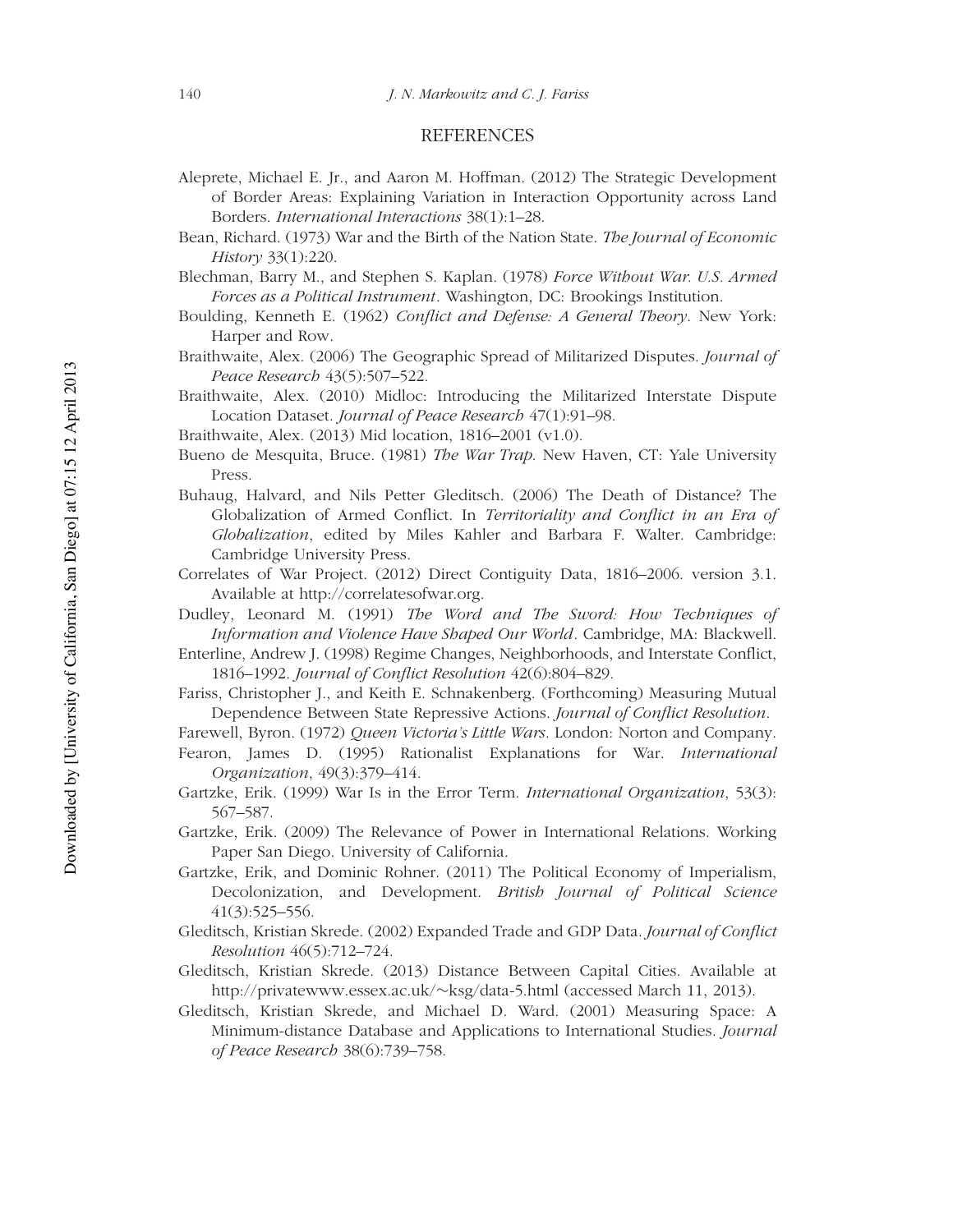- Gleditsch, Nils Petter. (1995) Geography, Democracy, and Peace. *International Interactions* 20(4):297–323.
- Gochman, Charles S. (1991) Interstate Metrics: Conceptualizing, Operationalizing, and Measuring the Geographic Proximity of States Since the Congress of Vienna. *International Interactions* 17(1):93–112.
- Hegre, Håvard. (2008) Gravitating Toward War Preponderance May Pacify, But Power Kills. *Journal of Conflict Resolution* 52(4):566–589.
- Huth, Paul, and Bruce M. Russett. (1984) What Makes Deterrence Work: Cases from 1900 to 1980. *World Politics* 36(4):496–526.
- Kennedy, Paul M. (1989) *Rise and Fall of the Great Powers: Economic Change and Military Conflict from 1500 to 2000*. New York: Random House.
- King, Gary. (1989) Event Count Models for International Relations: Generalizations and Applications. *International Studies Quarterly* 33(2):123–147.
- Lake, David A. (1992) Powerful Pacifists: Democratic States and War. *American Political Science Review* 86(1):24–37.
- Lake, David A. (1999) *Entangling Relations: American Foreign Relations in Its Century*. Princeton, NJ: Princeton University Press.
- Lake, David A. (2009) *Hierarchy In International Relations*. Ithaca, NY: Cornell University Press.
- Lake, David A., and Angela O'Mahony. (2006) Territory and War: State Size and Patterns of Interstate Conflict. In *Territoriality and Conflict in an Era of Globalization*, edited by Miles Kahler and Barbara F. Walter. Cambridge: Cambridge University Press.
- Lemke, Douglas. (1995) The Tyranny of Distance: Redefining Relevant Dyads. *International Interactions* 21(1):23–38.
- Madison, Angus. (2012) Statistics on World Population, GDP and Per Capita GDP, 1–2008 AD. Available at http://www.ggdc.net/maddison/maddison-project/data. htm (accessed March 11, 2013).
- Mahan, Alfred. (1890) *The Influence of Seapower Upon History*. Boston, MA: Little-Brown and Company.
- Maoz, Zeev. (2012) Dyadic Mid Dataset (version 2.0). Available at http://psfaculty. ucdavis.edu/zmoaz/datasets.htm (accessed March 11, 2013).
- Marshall, Monty, Keith Jaggers, and Ted R. Gurr. (2010) Polity IV Project: Political Regime Characteristics and Transitions 1800–2010 Dataset Users' Manual. Available at http://www.systemicpeace.org/polity/polity4.htm (accessed March 11, 2013).
- Mearshemier, John J. (2001) *The Tragedy of Great Power Politics*. New York, NY: Norton and Company.
- Meernik, James D. (1994) Presidential Decision Making and the Political Use of Military Force. *International Studies Quarterly* 38(1):121–138.
- Meernik, James D. (2008) A Supply and Demand Theory of US Military Policy. *Conflict Management and Peace Science* 25(1):33–48.
- Modelski, George. (1987) *Long Cycles in World Politics*. Seattle: University of Washington Press.
- Modelski, George, and William R. Thompson. (1988) *Sea Power in Global Politics, 1494–1993*. Seattle, WA: University of Washington Press.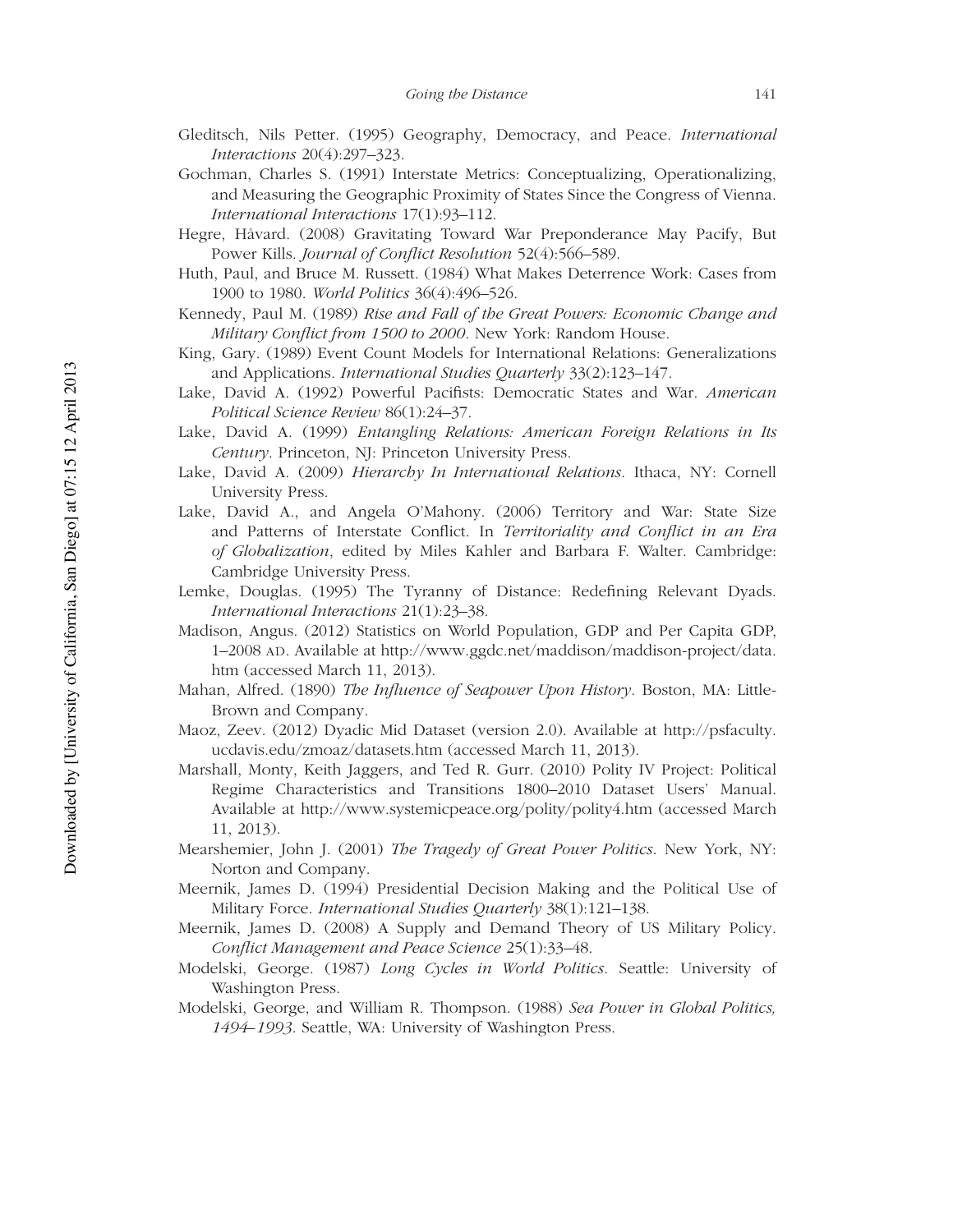- Most, Benjamin A., and Harvey Starr. (1980) Diffusion, Reinforcement, Geopolitics, and the Spread of War. *American Political Science Review*, 74(4):932–946.
- Most, Benjamin A., and Harvey Starr. (1989) *Inquiry, Logic, and International Politics*. Columbia: University of South Carolina Press.
- O'Laughlin, John. (1987) Spatial Models of International Conflicts: Extending Current Theories of War Behavior. *Annals of the Association of American Geographers* 76(1):62–80.
- Olson, Mancur. (1993) Dictatorship, Democracy, and Development. *American Political Science Review* 87(3):567–576.
- Olson, Mancur. (2000) *Power and Prosperity: Outgrowing Communist and Capitalist Dictatorships*. Oxford: Oxford University Press.
- Posen, Barry R. (2003) Command of the Commons: The Military Foundation of U.S. Hegemony. *International Security* 28(1):5–46.
- Pugh, Philip. (1986) *The Cost of Sea Power: The Influence of Money on Naval Affairs from 1815 to the Present Day*. London: Conway Maritime Press.
- Quester, George H. (1977) *Offense and Defense in the International System*. New York: John Wiley & Sons.
- R Development Core Team. (2011) *R: A Language and Environment for Statistical Computing*. Vienna: R Foundation for Statistical Computing.
- Russett, Bruce, and John R. Oneal. (2001) *Triangulating Peace: Democracy, Interdependence, and International Organizations*. New York: Norton.
- Schnakenberg, Keith E., and Christopher J. Fariss. (2012) Dynamic Patterns of Human Rights Practices. Working Paper. Available at http://ssrn.com/abstract=1534335.
- Scott, James C. (2009) *The Art of Not Being Governed: An Anarchist History of Upland Southeast Asia*. New Haven, CT: Yale University Press.
- Senese, Paul D. (2005) Territory, Contiguity, and International Conflict: Assessing a New Joint Explanation. *American Journal of Political Science* 49(4):769–779.
- Singer, J. David. (1987) Reconstructing the Correlates of War Dataset on Material Capabilities of States, 1816–1985. *International Interactions* 14(2):115–132.
- Siverson, Randolph M., and Harvey Starr. (1990) Opportunity, Willingness, and the Diffusion of war. *The American Political Science Review* 84(1):47–67.
- Smil, Vaclav. (2007) The Two Prime Movers of Globalization: History and Impact of Diesel Engines and Gas Turbines. *Journal of Global History* 2:373–394.
- Starr, Harvey. (2002) The "Nature" of Contiguous Borders: Ease of Interaction, Salience, and the Analysis of Crisis. *International Interactions* 28(3):213–235.
- Starr, Harvey, and Benjamin A. Most. (1976) The Substance and Study of Borders in International Relations Research. *International Studies Quarterly* 20(4):581–620.
- Starr, Harvey, and G. Dale Thomas. (2005) The Nature of Borders and International Conflict: Revisiting Hypotheses on Territory. *International Studies Quarterly* 49(1):123–139.
- Stinnett, Douglas M., Jaroslav Tir, Philip Schafer, Paul F. Diehl, and Charles Gochman. (2002) The Correlates of War Project Direct Contiguity Data. Version 3. *Conflict Management and Peace Science* 19(2):58–66.
- Tilly, Charles. (1992) *Coercion, Capital, and European States*. Cambridge, MA: Blackwell.
- Treier, Shawn, and Simon Jackman. (2008) Democracy as a Latent Variable. *American Journal of Political Science* 52(1):201–217.